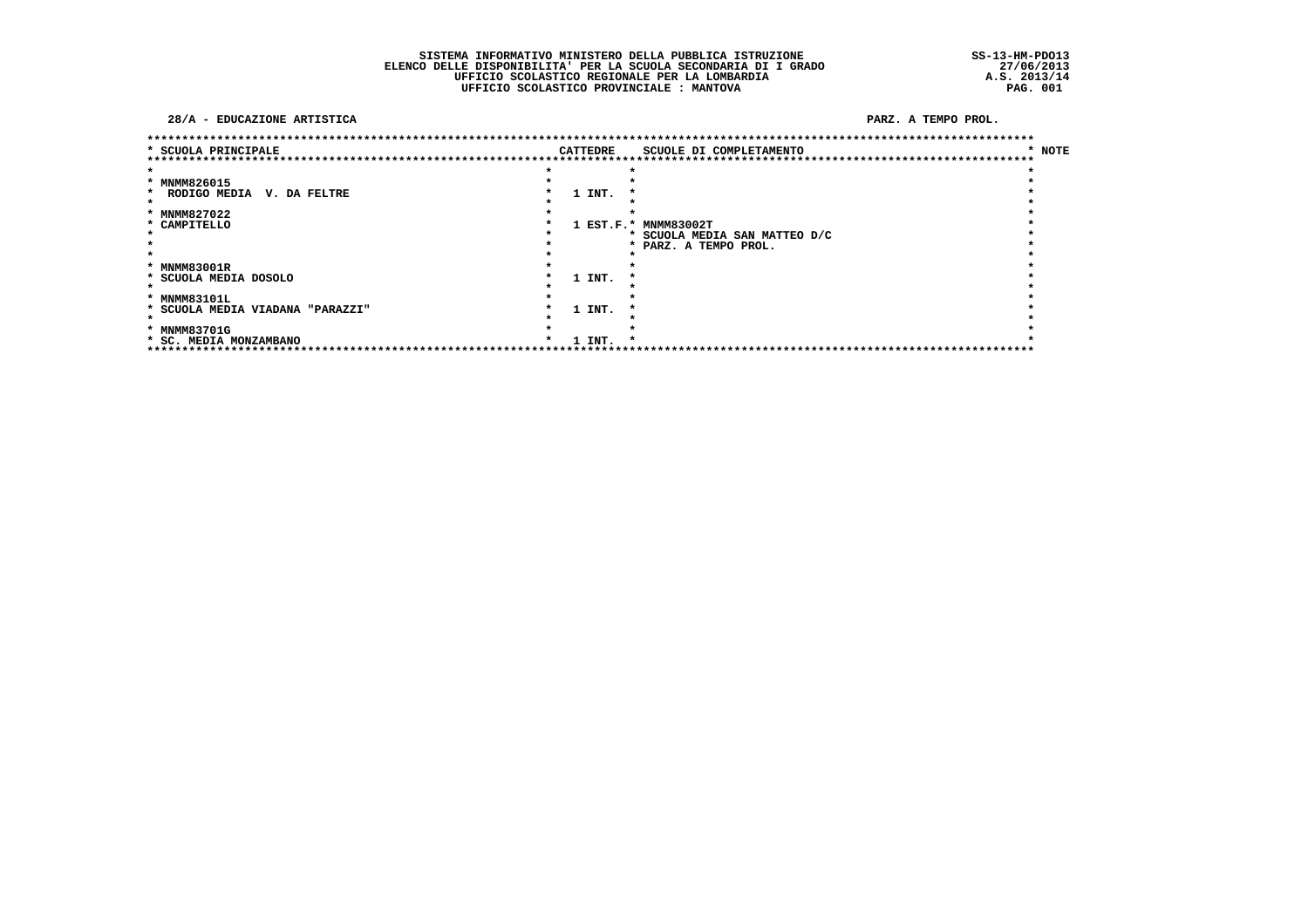#### 28/A - EDUCAZIONE ARTISTICA

|                                   |  |          | ************************************                    |        |
|-----------------------------------|--|----------|---------------------------------------------------------|--------|
| * SCUOLA PRINCIPALE               |  | CATTEDRE | SCUOLE DI COMPLETAMENTO<br>**************************** | * NOTE |
|                                   |  |          |                                                         |        |
| * MNMM800011                      |  |          |                                                         |        |
| * ASOLA "A. SCHIANTARELLI"        |  | 1 INT.   |                                                         |        |
|                                   |  |          |                                                         |        |
| * MNMM806021                      |  |          |                                                         |        |
| * SECONDARIA CAVRIANA             |  | 1 INT.   |                                                         |        |
|                                   |  |          |                                                         |        |
| * MNMM80801G                      |  |          |                                                         |        |
| * CASTIGLIONE STIVIERE - "BESCHI" |  | 1 INT.   |                                                         |        |
|                                   |  |          |                                                         |        |
| * MNMM818016                      |  |          |                                                         |        |
| * ROVERBELLA "L.BENATI"           |  | 1 INT.   |                                                         |        |
|                                   |  |          |                                                         |        |
| * MNMM827011                      |  |          |                                                         |        |
| * CASTELLUCCHIO "R. GANDOLFO"     |  | 1 INT.   |                                                         |        |
|                                   |  |          |                                                         |        |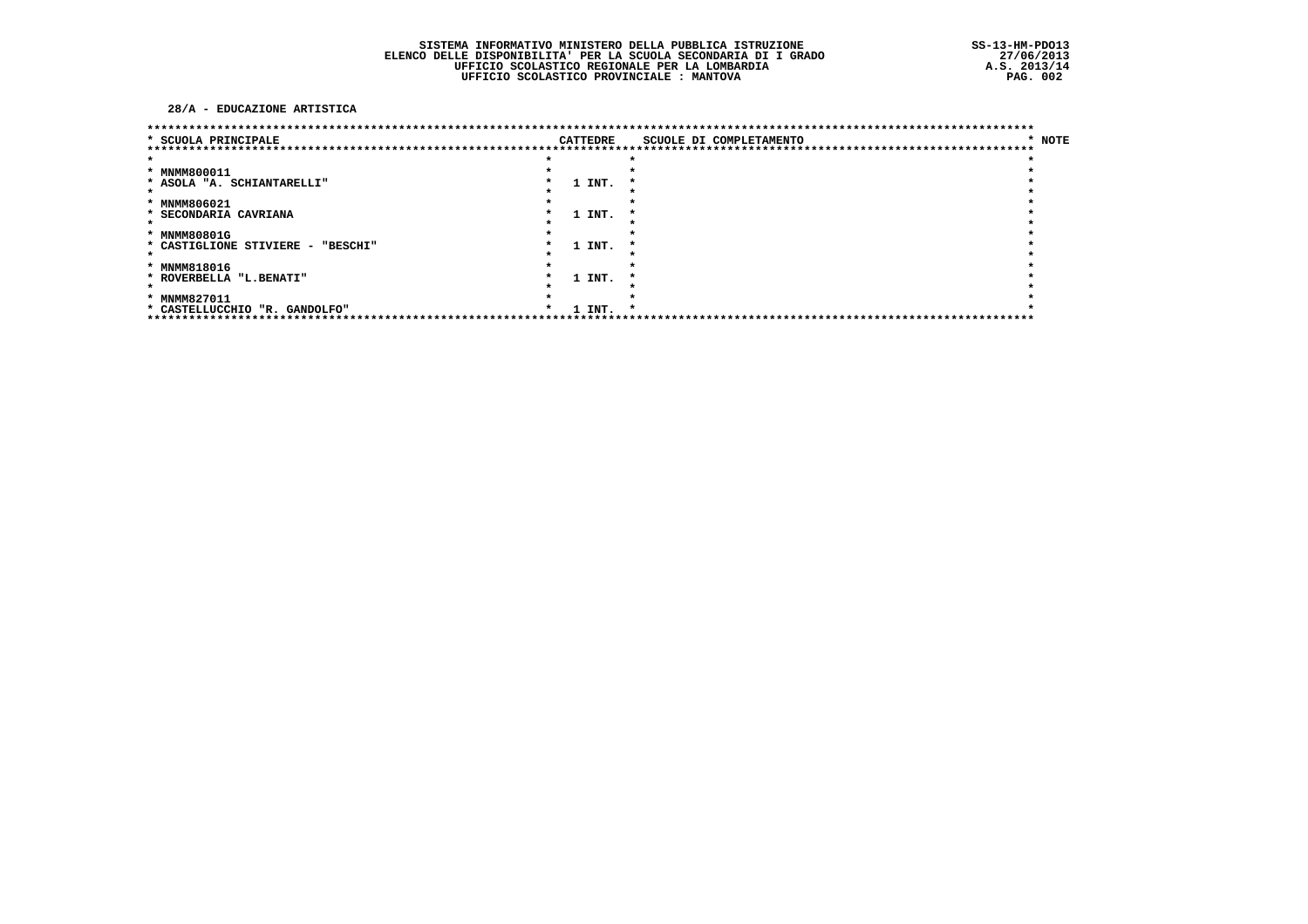#### 28/A - EDUCAZIONE ARTISTICA

TOTAL, A TEMPO PROL.

| * SCUOLA PRINCIPALE              |  | <b>CATTEDRE</b> | SCUOLE DI COMPLETAMENTO  | * NOTE |
|----------------------------------|--|-----------------|--------------------------|--------|
|                                  |  |                 |                          |        |
|                                  |  |                 |                          |        |
| * MNMM820038                     |  |                 |                          |        |
| * REVERE "D.BARTOLOMEO GRAZIOLI" |  |                 | 1 EST.F.* MNMM820027     |        |
|                                  |  |                 | * SUSTINENTE"L.MARTINI " |        |
|                                  |  |                 | * TOTAL. A TEMPO PROL.   |        |
|                                  |  |                 |                          |        |
| * MNMM821012                     |  |                 |                          |        |
| * OUISTELLO MARTIRI DI BELFIORE  |  | 1 INT.          |                          |        |
|                                  |  |                 |                          |        |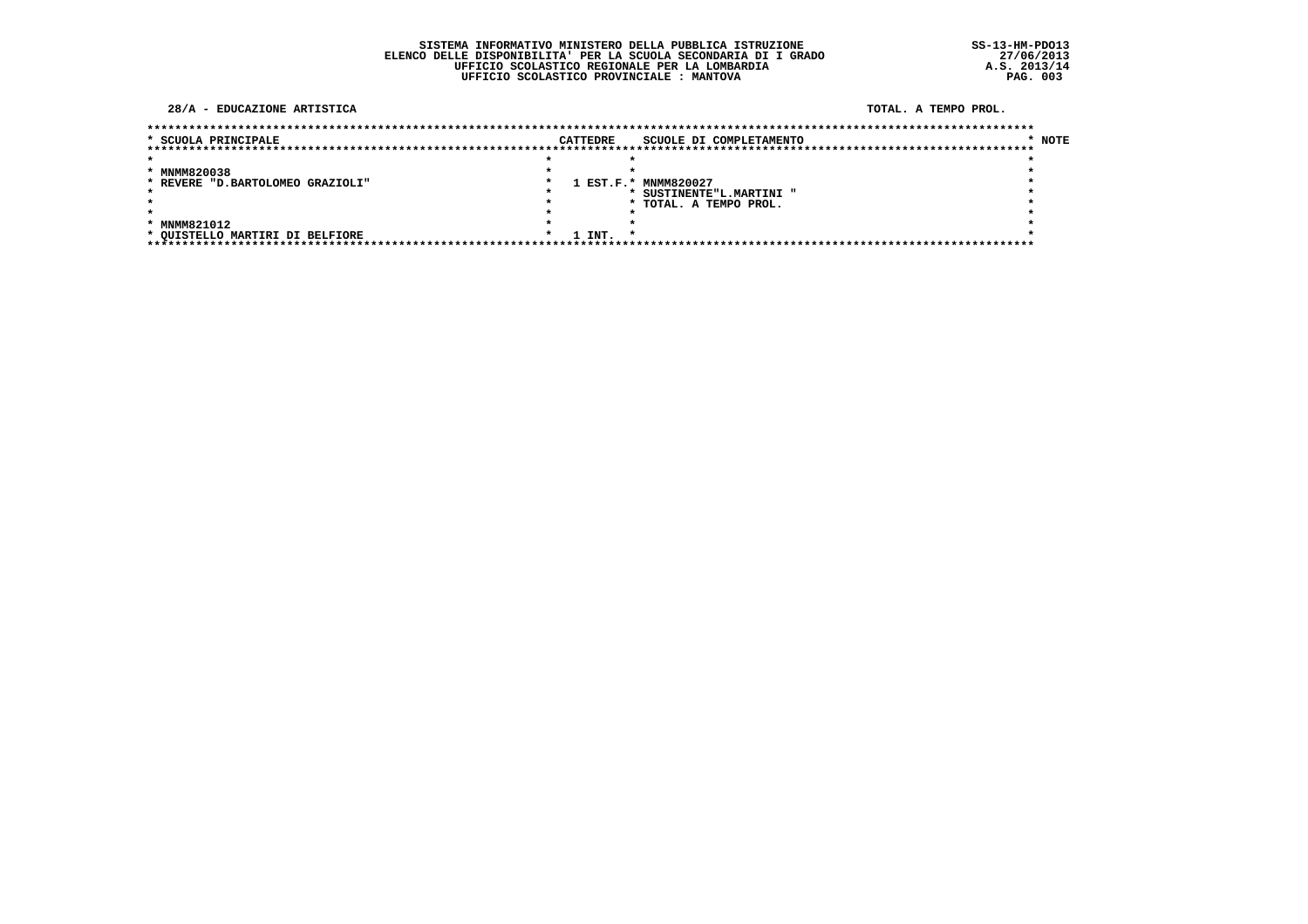32/A - EDUCAZIONE MUSICALE NELLA SCUOLA MEDIA

| * SCUOLA PRINCIPALE    | CATTEDRE        | SCUOLE DI COMPLETAMENTO | <b>NOTE</b> |
|------------------------|-----------------|-------------------------|-------------|
|                        |                 |                         |             |
|                        |                 |                         |             |
| * MNMM83701G           |                 |                         |             |
| * SC. MEDIA MONZAMBANO | $1$ TNT $\star$ |                         |             |
|                        |                 |                         |             |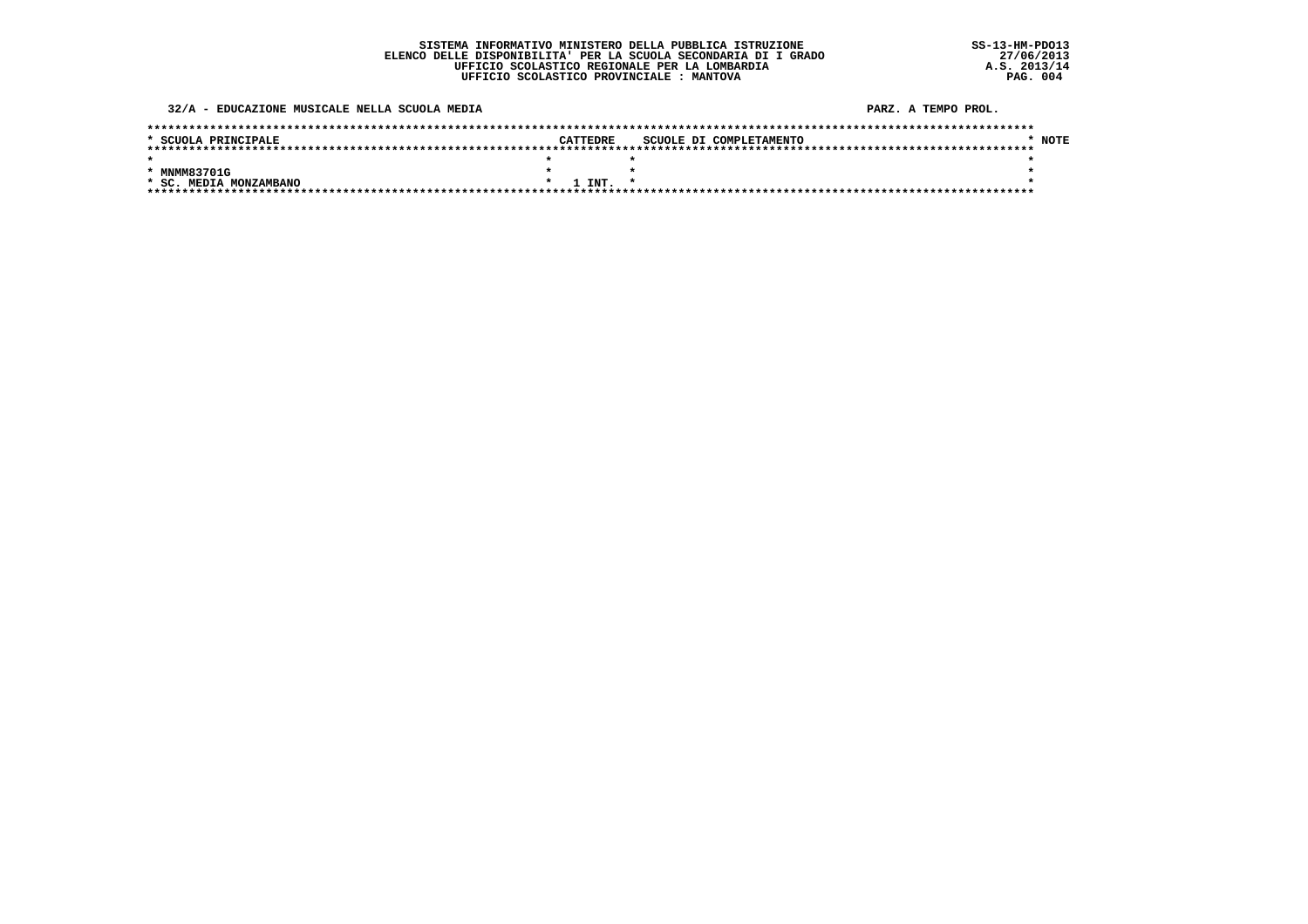### 32/A - EDUCAZIONE MUSICALE NELLA SCUOLA MEDIA

| * SCUOLA PRINCIPALE               |  | <b>CATTEDRE</b> |     | SCUOLE DI COMPLETAMENTO | * NOTE |
|-----------------------------------|--|-----------------|-----|-------------------------|--------|
|                                   |  |                 |     |                         |        |
|                                   |  |                 |     |                         |        |
| * MNMM800011                      |  |                 |     |                         |        |
| * ASOLA "A. SCHIANTARELLI"        |  | 1 INT.          |     |                         |        |
|                                   |  |                 |     |                         |        |
| * MNMM806021                      |  |                 |     |                         |        |
| * SECONDARIA CAVRIANA             |  | 1 INT.          |     |                         |        |
|                                   |  |                 |     |                         |        |
| * MNMM80801G                      |  |                 |     |                         |        |
| * CASTIGLIONE STIVIERE - "BESCHI" |  | 1 INT.          | - * |                         |        |
|                                   |  |                 |     |                         |        |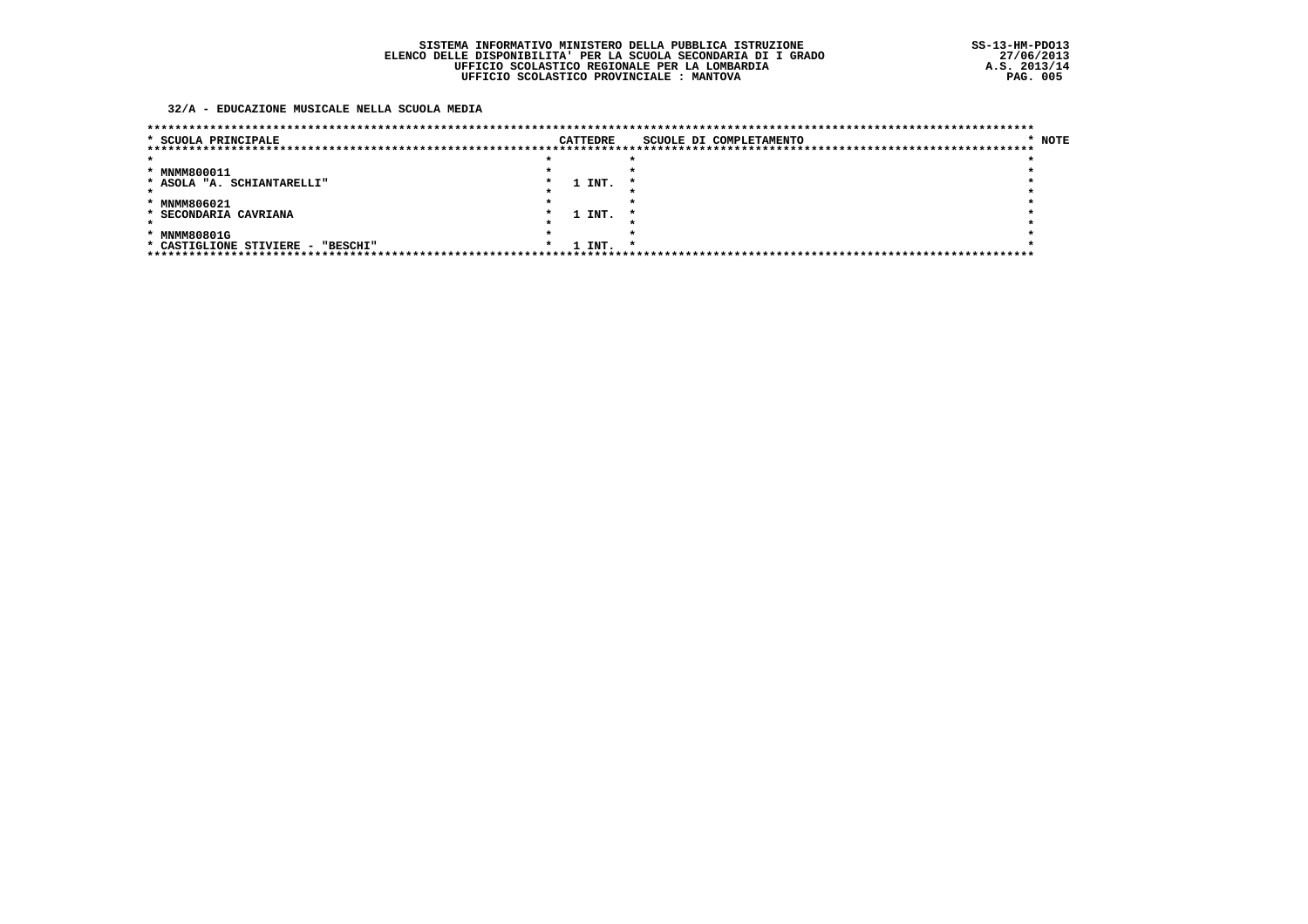32/A - EDUCAZIONE MUSICALE NELLA SCUOLA MEDIA

TOTAL, A TEMPO PROL.

| * SCUOLA PRINCIPALE              | CATTEDRE     | SCUOLE DI COMPLETAMENTO | <b>NOTE</b> |
|----------------------------------|--------------|-------------------------|-------------|
|                                  |              |                         |             |
|                                  |              |                         |             |
| * MNMM80101R                     |              |                         |             |
| * CANNETO SULL' OGLIO "G. CORVI" | $1$ TNT. $*$ |                         |             |
|                                  |              |                         |             |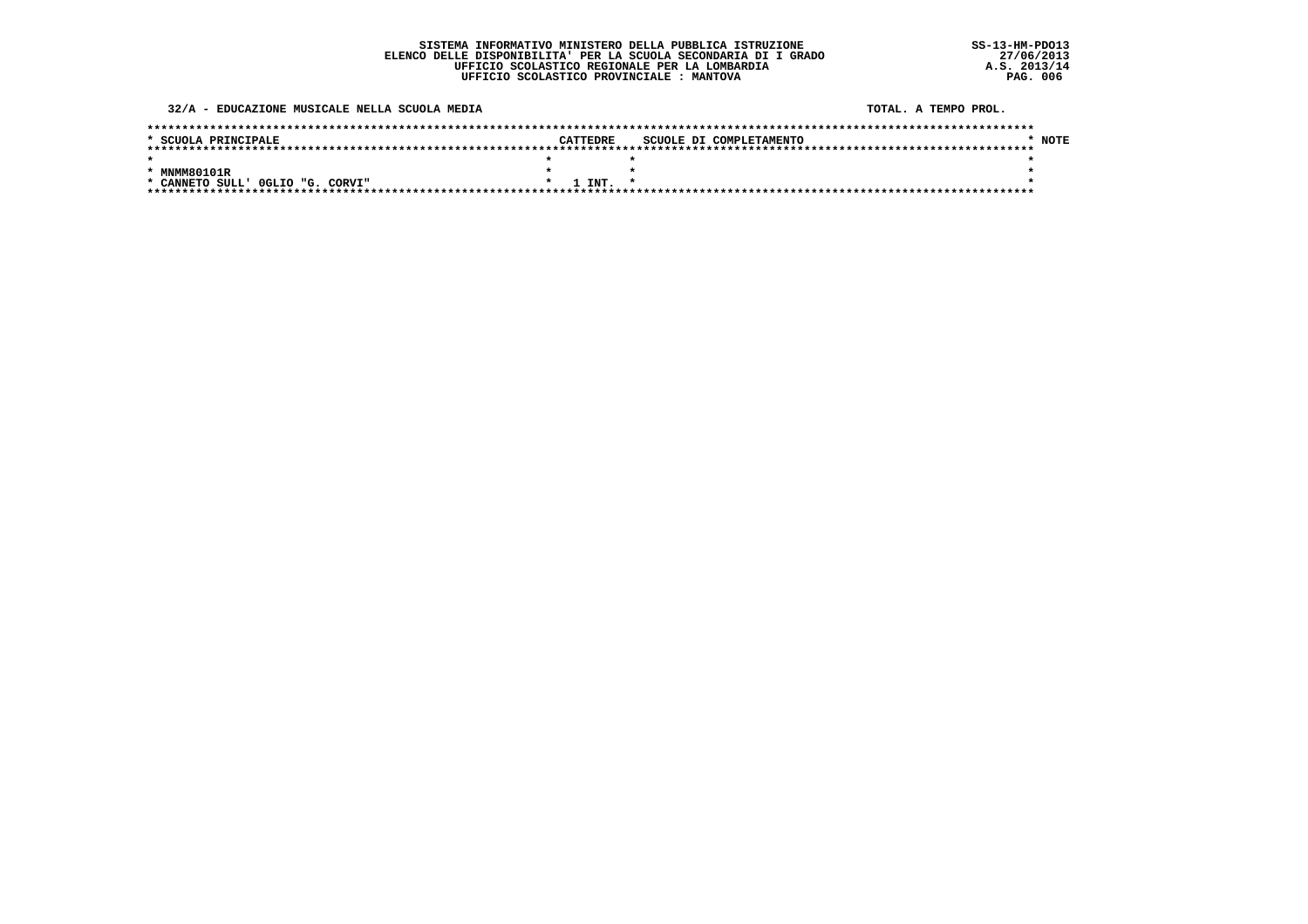### 33/A - EDUCAZIONE TECNICA NELLA SCUOLA MEDIA

| ******************<br>* SCUOLA PRINCIPALE |         | <b>CATTEDRE</b> | SCUOLE DI COMPLETAMENTO    | * NOTE |
|-------------------------------------------|---------|-----------------|----------------------------|--------|
|                                           |         |                 |                            |        |
| * MNMM80301C                              |         |                 |                            |        |
| * CASTEL GOFFREDO "VIRGILIO"              |         | 1 INT.          |                            |        |
|                                           |         |                 |                            |        |
| * MNMM805014                              |         |                 |                            |        |
| * GOITO "SORDELLO"                        |         | 1 INT.          |                            |        |
|                                           |         |                 |                            |        |
| * MNMM80801G                              |         |                 |                            |        |
| * CASTIGLIONE STIVIERE - "BESCHI"         |         | 1 INT.          |                            |        |
|                                           |         |                 |                            |        |
| * MNMM80901B                              |         |                 |                            |        |
| * SABBIONETA "A. DE GIOVANNI"             |         |                 | 1 EST.F.* MNMM80902C       |        |
|                                           |         |                 | * GAZZUOLO S.S. SABBIONETA |        |
|                                           |         |                 |                            |        |
| * MNMM825019                              |         |                 |                            |        |
| * SC.SEC.I^"GIOVANNI FALCONE"             | $\cdot$ | 1 INT.          | -14                        |        |
| *******************                       |         |                 |                            |        |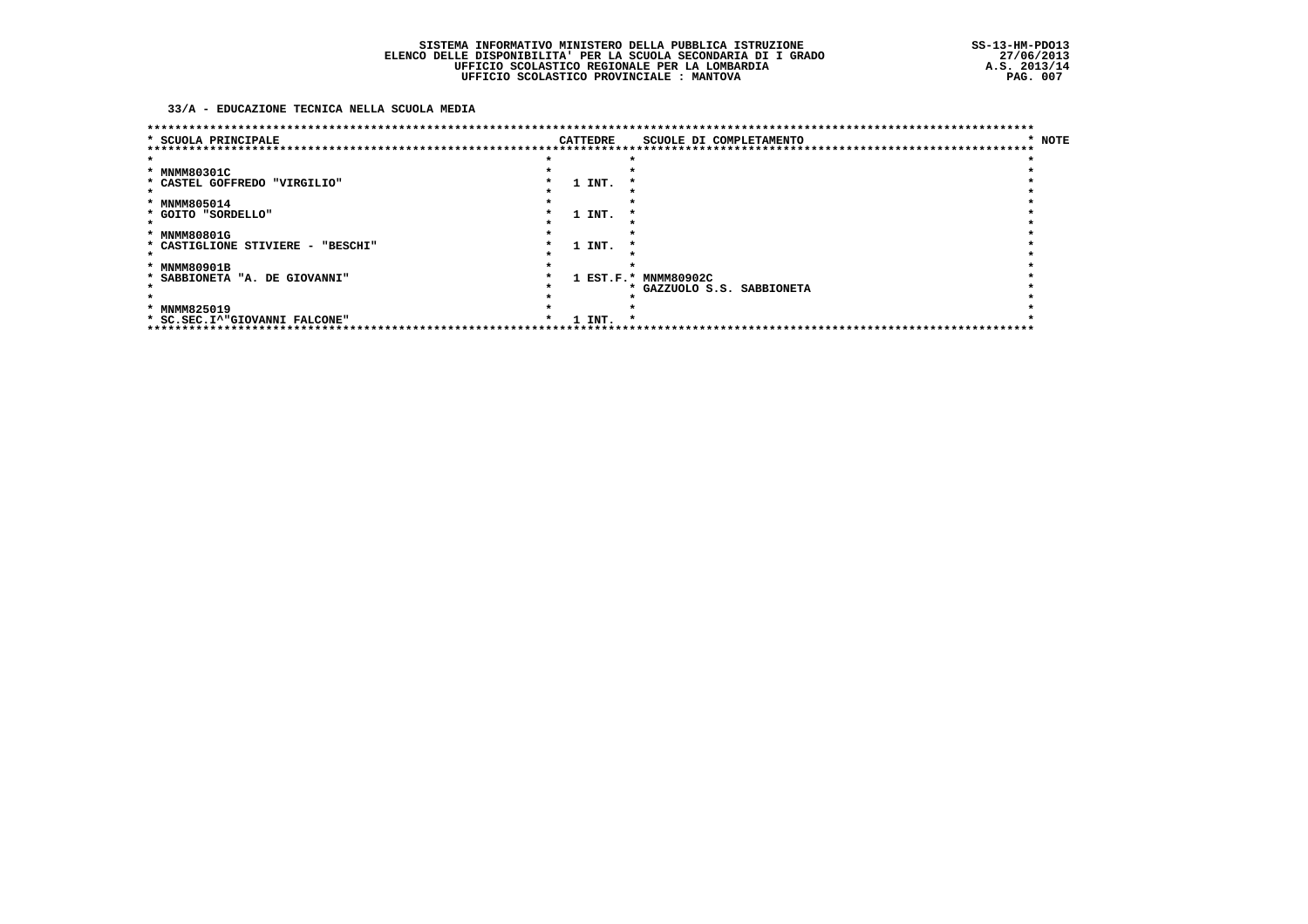### SISTEMA INFORMATIVO MINISTERO DELLA PUBBLICA ISTRUZIONE ELENCO DELLE DISPONIBILITA' PER LA SCUOLA SECONDARIA DI I GRADO<br>UFFICIO SCOLASTICO REGIONALE PER LA LOMBARDIA UFFICIO SCOLASTICO PROVINCIALE : MANTOVA

### 43/A - ITALIANO STORIA ED EDUCAZIONE CIVICA, GEOGRAFIA NELLA SCUOLA MEDIA

|                                    |          | *********************************** |        |
|------------------------------------|----------|-------------------------------------|--------|
| * SCUOLA PRINCIPALE                | CATTEDRE | SCUOLE DI COMPLETAMENTO             | * NOTE |
| ****************************       |          | **********************************  |        |
|                                    |          |                                     |        |
| * MNMM80205R                       |          |                                     |        |
| * MEDIA "G.GALILEI" GAZOLDO IPPOL  | 1 INT.   |                                     |        |
|                                    |          |                                     |        |
| * MNMM819012                       |          |                                     |        |
| * POGGIO RUSCO- "G. MARCONI"       | 1 INT.   |                                     |        |
|                                    |          |                                     |        |
| * MNMM83101L                       |          |                                     |        |
| * SCUOLA MEDIA VIADANA "PARAZZI"   | 1 INT.   | * MNMM83001R                        |        |
|                                    |          | 1 EST.F.* SCUOLA MEDIA DOSOLO       |        |
|                                    |          | * PARZ. A TEMPO PROL.               |        |
|                                    |          |                                     |        |
| * MNMM83701G                       |          |                                     |        |
| * SC. MEDIA MONZAMBANO             | 1 INT.   |                                     |        |
|                                    |          |                                     |        |
| * MNMM83801B                       |          |                                     |        |
| * SCUOLA MEDIA<br>"VANONI" VIADANA | 1 INT.   |                                     |        |
| *****************************      |          |                                     |        |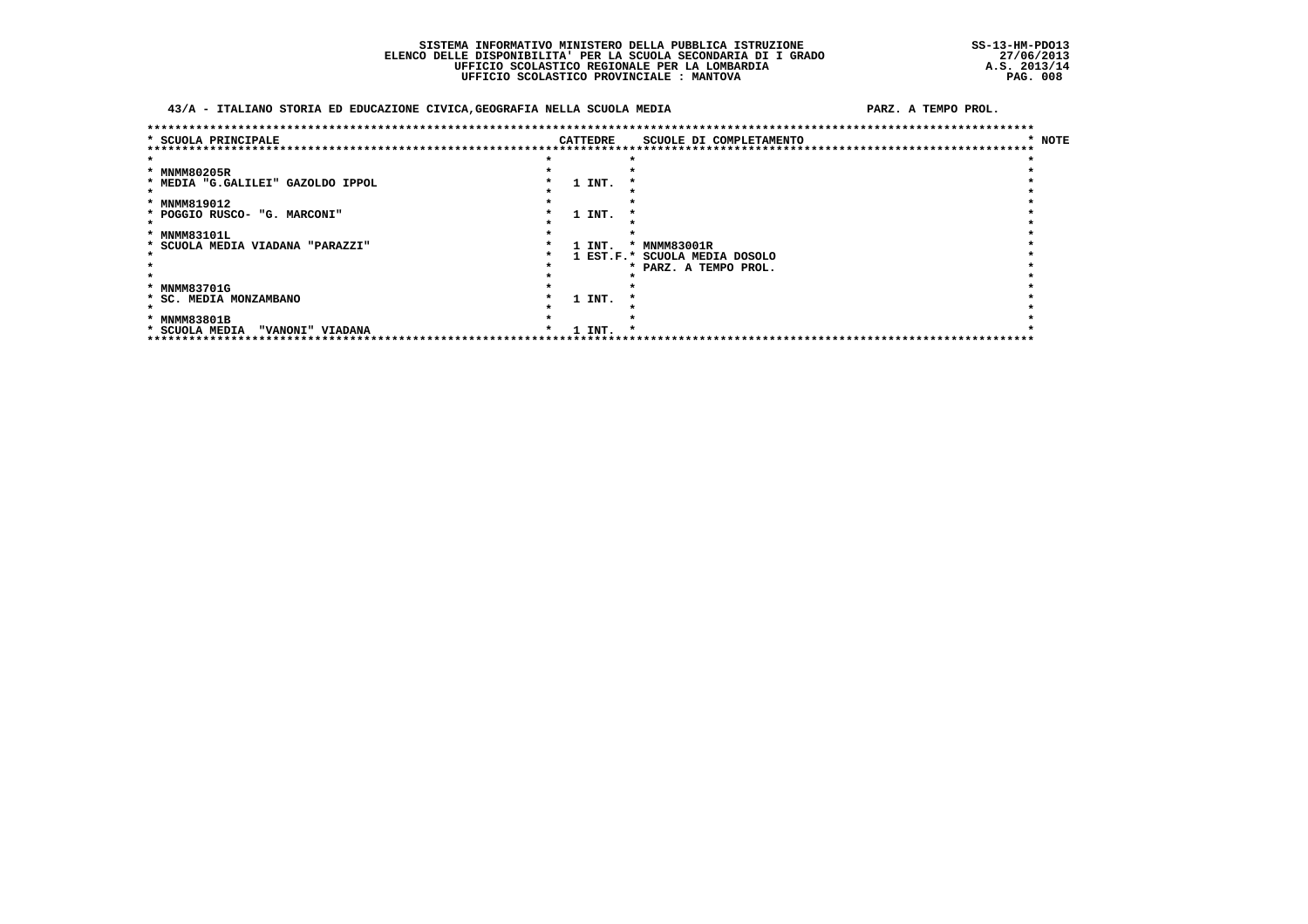### 43/A - ITALIANO STORIA ED EDUCAZIONE CIVICA, GEOGRAFIA NELLA SCUOLA MEDIA

| * SCUOLA PRINCIPALE        |  | <b>CATTEDRE</b> | SCUOLE DI COMPLETAMENTO | * NOTE |
|----------------------------|--|-----------------|-------------------------|--------|
|                            |  |                 |                         |        |
|                            |  |                 |                         |        |
| * MNMM80206T               |  |                 |                         |        |
| * PIUBEGA - SCUOLA MEDIA   |  | 1 INT.          |                         |        |
|                            |  |                 |                         |        |
| * MNMM80902C               |  |                 |                         |        |
| * GAZZUOLO S.S. SABBIONETA |  | 1 INT.          |                         |        |
|                            |  |                 |                         |        |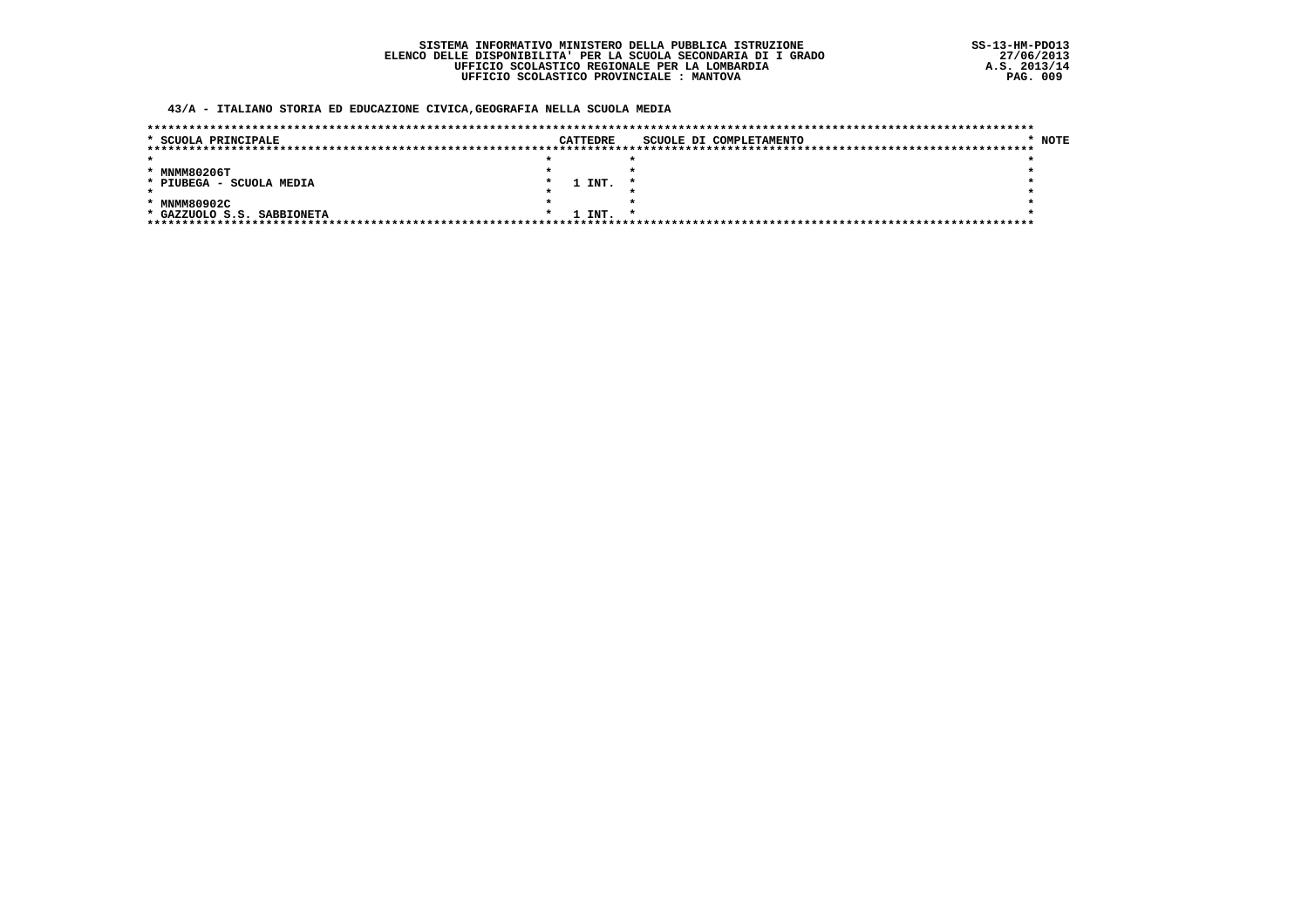### SISTEMA INFORMATIVO MINISTERO DELLA PUBBLICA ISTRUZIONE ELENCO DELLE DISPONIBILITA' PER LA SCUOLA SECONDARIA DI I GRADO<br>UFFICIO SCOLASTICO REGIONALE PER LA LOMBARDIA UFFICIO SCOLASTICO PROVINCIALE : MANTOVA

### 43/A - ITALIANO STORIA ED EDUCAZIONE CIVICA, GEOGRAFIA NELLA SCUOLA MEDIA

TOTAL, A TEMPO PROL.

| * SCUOLA PRINCIPALE               |  |        | <b>CATTEDRE</b> |                      | SCUOLE DI COMPLETAMENTO<br>*********************************** | * NOTE |
|-----------------------------------|--|--------|-----------------|----------------------|----------------------------------------------------------------|--------|
|                                   |  |        |                 |                      |                                                                |        |
|                                   |  |        |                 |                      |                                                                |        |
| * MNMM80101R                      |  |        |                 |                      |                                                                |        |
| * CANNETO SULL' OGLIO "G. CORVI"  |  | 1 INT. |                 |                      |                                                                |        |
|                                   |  |        |                 |                      |                                                                |        |
| * MNMM82202V                      |  |        |                 |                      |                                                                |        |
| * SCUOLA MEDIA CARBONARA S.S.SERM |  | 1 INT. |                 |                      |                                                                |        |
|                                   |  |        |                 |                      |                                                                |        |
| * MNMM82302P                      |  |        |                 |                      |                                                                |        |
| * RIVAROLO MANTOV. - SCUOLA MEDIA |  | 1 INT. |                 |                      |                                                                |        |
|                                   |  |        |                 |                      |                                                                |        |
| * MNMM834014                      |  |        |                 |                      |                                                                |        |
| * SAN BENEDETTO SC. MEDIA FERRI   |  |        |                 | 1 EST.F.* MNMM820027 |                                                                |        |
|                                   |  |        |                 |                      | SUSTINENTE"L.MARTINI "                                         |        |
|                                   |  |        |                 |                      | * TOTAL. A TEMPO PROL.                                         |        |
|                                   |  |        |                 |                      |                                                                |        |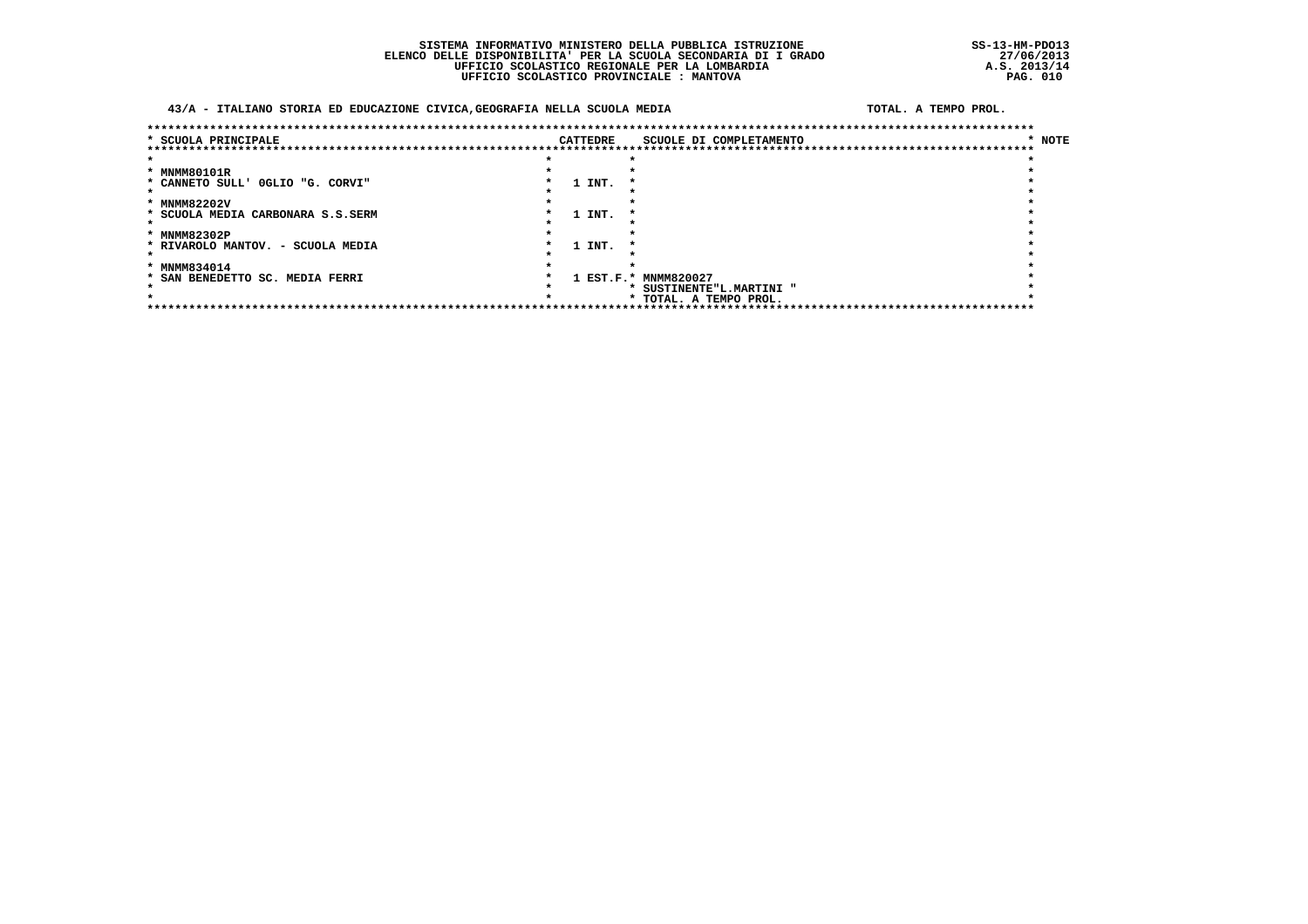### SISTEMA INFORMATIVO MINISTERO DELLA PUBBLICA ISTRUZIONE ELENCO DELLE DISPONIBILITA' PER LA SCUOLA SECONDARIA DI I GRADO<br>UFFICIO SCOLASTICO REGIONALE PER LA LOMBARDIA UFFICIO SCOLASTICO PROVINCIALE : MANTOVA

### 59/A - SCIENZE MATEMATICHE, CHIMICHE, FISICHE E NATURALI NELLA SCUOLA MEDIA

| * SCUOLA PRINCIPALE              |  | CATTEDRE | SCUOLE DI COMPLETAMENTO        | * NOTE |
|----------------------------------|--|----------|--------------------------------|--------|
|                                  |  |          |                                |        |
|                                  |  |          |                                |        |
| * MNMM82802T                     |  |          |                                |        |
| * SCUOLA MEDIA CASTELBELFORTE    |  | 1 INT.   |                                |        |
|                                  |  |          |                                |        |
| * MNMM83001R                     |  |          |                                |        |
| * SCUOLA MEDIA DOSOLO            |  |          | 1 EST.F.* MNMM83101L           |        |
|                                  |  |          | SCUOLA MEDIA VIADANA "PARAZZI" |        |
|                                  |  |          | * PARZ. A TEMPO PROL.          |        |
|                                  |  |          |                                |        |
| * MNMM83201C                     |  |          |                                |        |
| PEGOGNAGA SC. MEDIA<br>ALIGHIERI |  | 1 INT.   | $\cdot$                        |        |
|                                  |  |          |                                |        |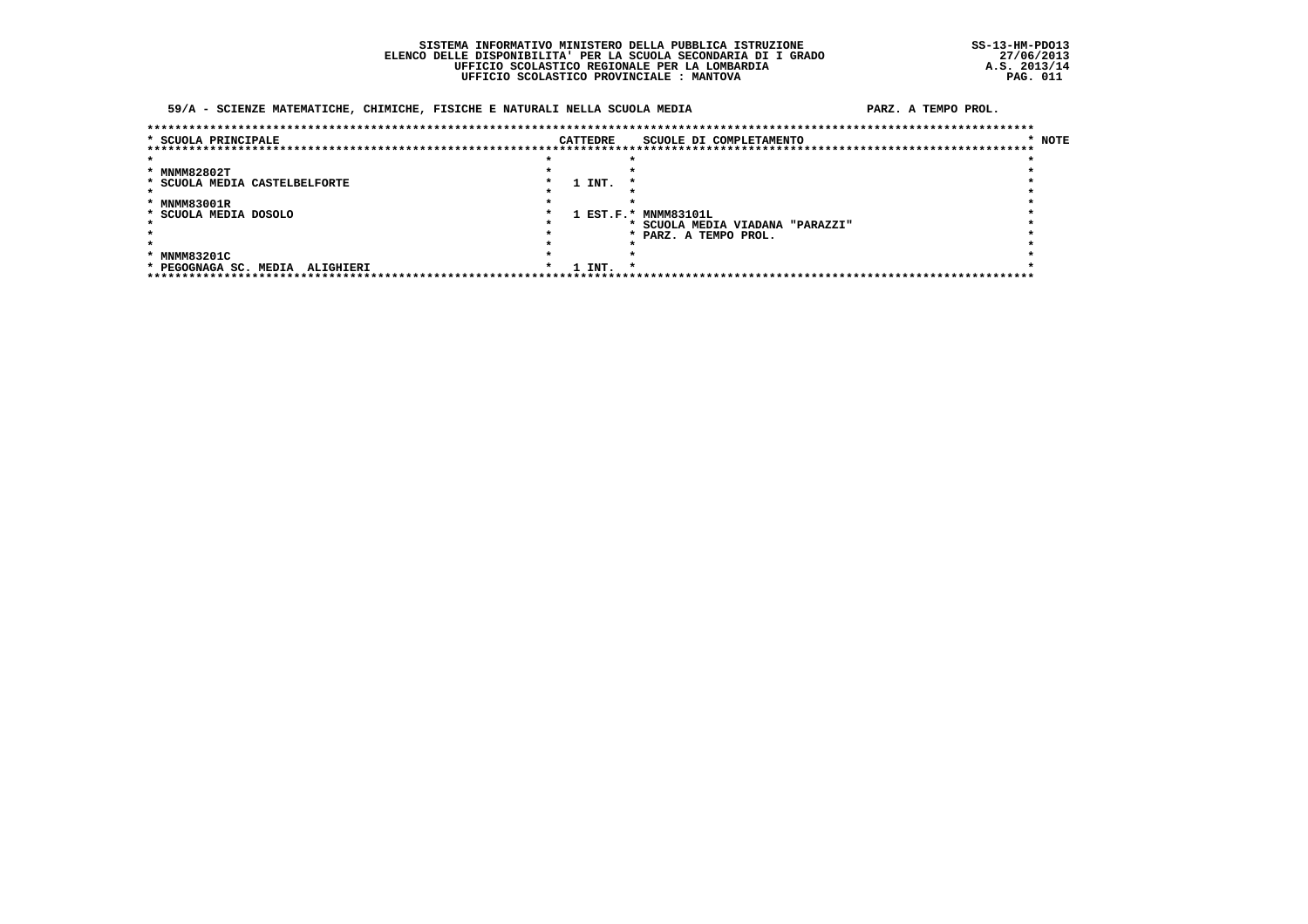59/A - SCIENZE MATEMATICHE, CHIMICHE, FISICHE E NATURALI NELLA SCUOLA MEDIA

| SCUOLA PRINCIPALE                                         | <b>CATTEDRE</b> | SCUOLE DI COMPLETAMENTO         | <b>NOTE</b><br>* |
|-----------------------------------------------------------|-----------------|---------------------------------|------------------|
|                                                           |                 |                                 |                  |
| * MNMM800011                                              |                 |                                 |                  |
| * ASOLA "A. SCHIANTARELLI"                                | 1 INT.          |                                 |                  |
|                                                           |                 |                                 |                  |
| * MNMM80206T                                              |                 |                                 |                  |
| * PIUBEGA - SCUOLA MEDIA                                  | 1 INT.          |                                 |                  |
| * MNMM80301C                                              |                 |                                 |                  |
| * CASTEL GOFFREDO "VIRGILIO"                              | 2 INT.          |                                 |                  |
|                                                           |                 |                                 |                  |
| * MNMM805014                                              |                 |                                 |                  |
| * GOITO "SORDELLO"                                        |                 | 1 EST.F.* MNMM81401V            |                  |
|                                                           |                 | <b>MARMIROLO "MARCONI"</b><br>* |                  |
|                                                           |                 |                                 |                  |
| <b>MNMM80601X</b><br>*                                    |                 |                                 |                  |
| SECOND. GUIDIZZOLO "FORTUNATI"<br>*                       | 1 INT.          |                                 |                  |
| <b>MNMM80801G</b><br>*                                    |                 |                                 |                  |
| * CASTIGLIONE STIVIERE - "BESCHI"                         | 1 INT.          |                                 |                  |
|                                                           |                 |                                 |                  |
| * MNMM80902C                                              |                 |                                 |                  |
| * GAZZUOLO S.S. SABBIONETA                                | 1 INT.          |                                 |                  |
|                                                           |                 |                                 |                  |
| * MNMM815020                                              |                 |                                 |                  |
| * VILLIMPENTA - S.S. RONCOFERRARO<br>******************** | 1 INT.          |                                 |                  |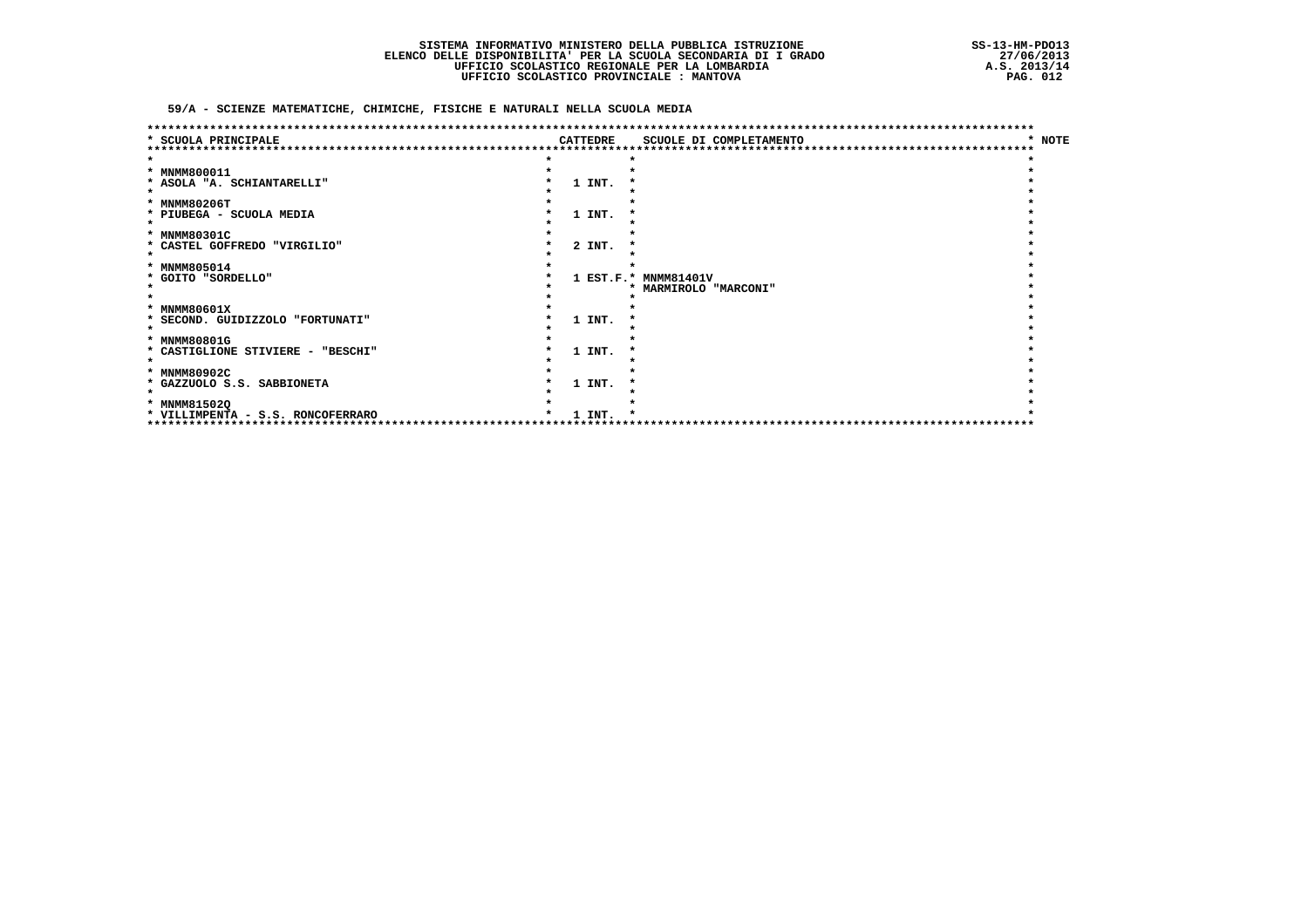### SISTEMA INFORMATIVO MINISTERO DELLA PUBBLICA ISTRUZIONE ELENCO DELLE DISPONIBILITA' PER LA SCUOLA SECONDARIA DI I GRADO<br>UFFICIO SCOLASTICO REGIONALE PER LA LOMBARDIA UFFICIO SCOLASTICO PROVINCIALE : MANTOVA

### 59/A - SCIENZE MATEMATICHE, CHIMICHE, FISICHE E NATURALI NELLA SCUOLA MEDIA

#### TOTAL, A TEMPO PROL.

| * SCUOLA PRINCIPALE               | CATTEDRE |        | SCUOLE DI COMPLETAMENTO | * NOTE |
|-----------------------------------|----------|--------|-------------------------|--------|
|                                   |          |        |                         |        |
|                                   |          |        |                         |        |
| * MNMM80101R                      |          |        |                         |        |
| * CANNETO SULL' OGLIO "G. CORVI"  |          | 1 INT. |                         |        |
|                                   |          |        |                         |        |
| * MNMM82202V                      |          |        |                         |        |
| * SCUOLA MEDIA CARBONARA S.S.SERM |          |        | 1 EST.F.* MNMM82201T    |        |
|                                   |          |        | * SERMIDE "VIRGILIO"    |        |
|                                   |          |        | * PARZ. A TEMPO PROL.   |        |
|                                   |          |        |                         |        |
| * MNMM833018                      |          |        |                         |        |
| * MOGLIA SC. MEDIA<br>"VIRGILIO"  |          | 1 INT. | $\cdot$                 |        |
|                                   |          |        |                         |        |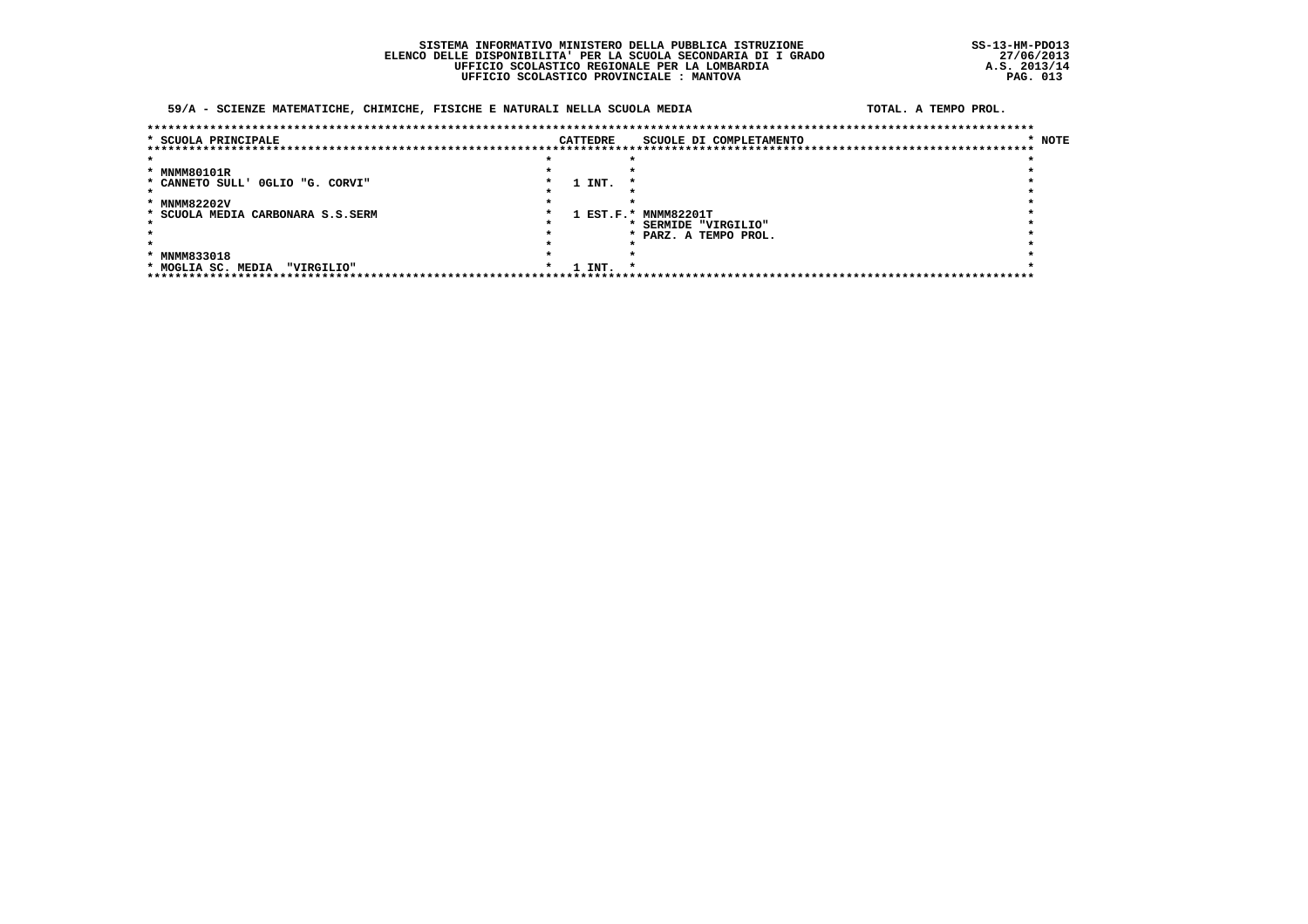### 45/A - LINGUA STRANIERA (FRANCESE)

| * SCUOLA PRINCIPALE              | <b>CATTEDRE</b>   | SCUOLE DI COMPLETAMENTO    | * NOTE |
|----------------------------------|-------------------|----------------------------|--------|
|                                  |                   |                            |        |
|                                  |                   |                            |        |
| * MNMM827022                     |                   |                            |        |
| * CAMPITELLO                     |                   | 1 EST.F.* MNMM80902C       |        |
|                                  |                   | * GAZZUOLO S.S. SABBIONETA |        |
|                                  |                   |                            |        |
| * MNMM83101L                     |                   |                            |        |
| * SCUOLA MEDIA VIADANA "PARAZZI" | 1 INT.<br>$\cdot$ |                            |        |
|                                  |                   |                            |        |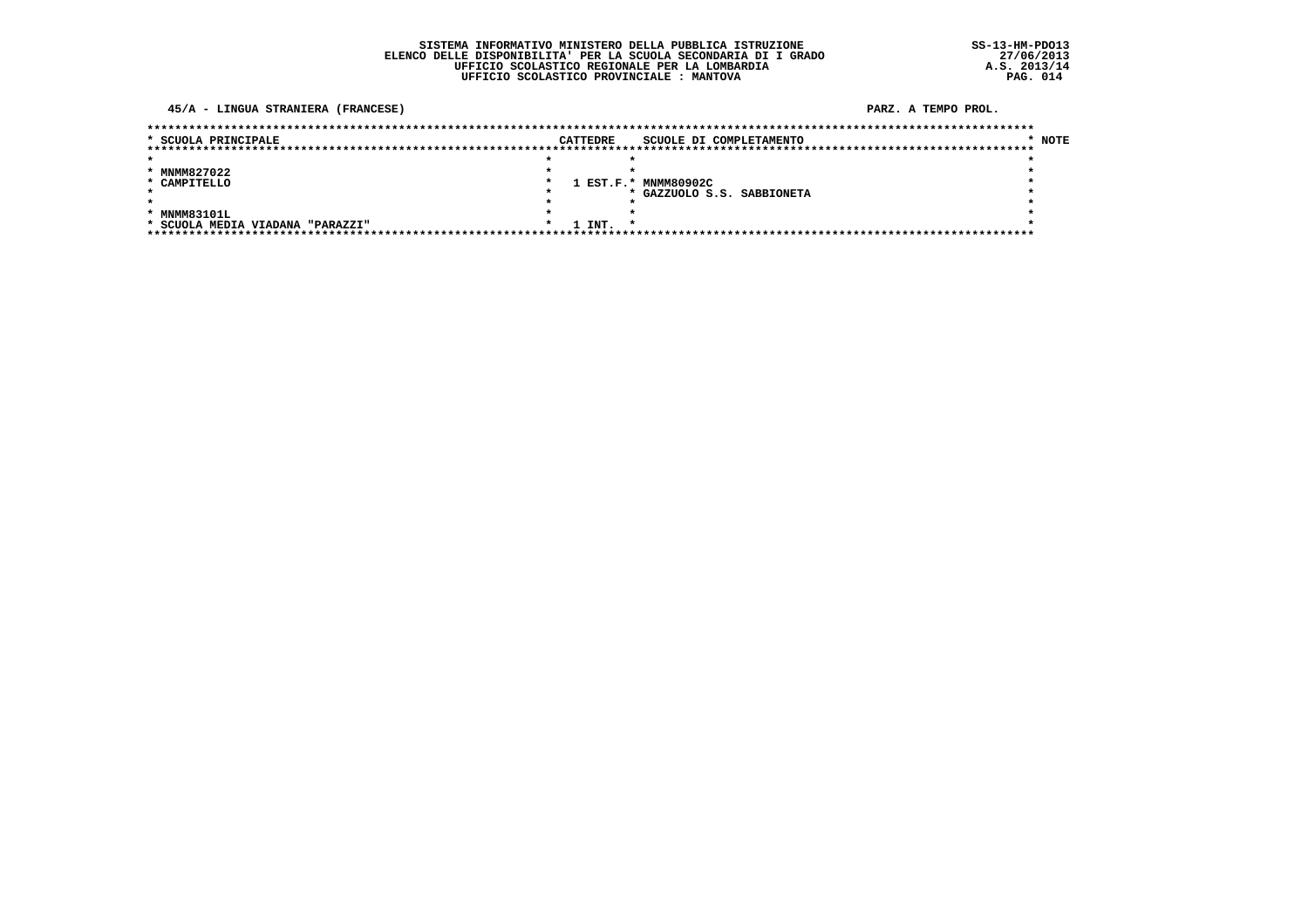45/A - LINGUA STRANIERA (FRANCESE)

| * SCUOLA PRINCIPALE       | <b>CATTEDRE</b> | SCUOLE DI COMPLETAMENTO           | NOTE |  |
|---------------------------|-----------------|-----------------------------------|------|--|
|                           |                 |                                   |      |  |
|                           |                 |                                   |      |  |
| * MNMM80201L              |                 |                                   |      |  |
| * "G. GALILEI" - CERESARA |                 | 1 EST.F.* MNMM80205R              |      |  |
|                           |                 | * MEDIA "G.GALILEI" GAZOLDO IPPOL |      |  |
| $\star$                   |                 | * PARZ. A TEMPO PROL.             |      |  |
|                           |                 |                                   |      |  |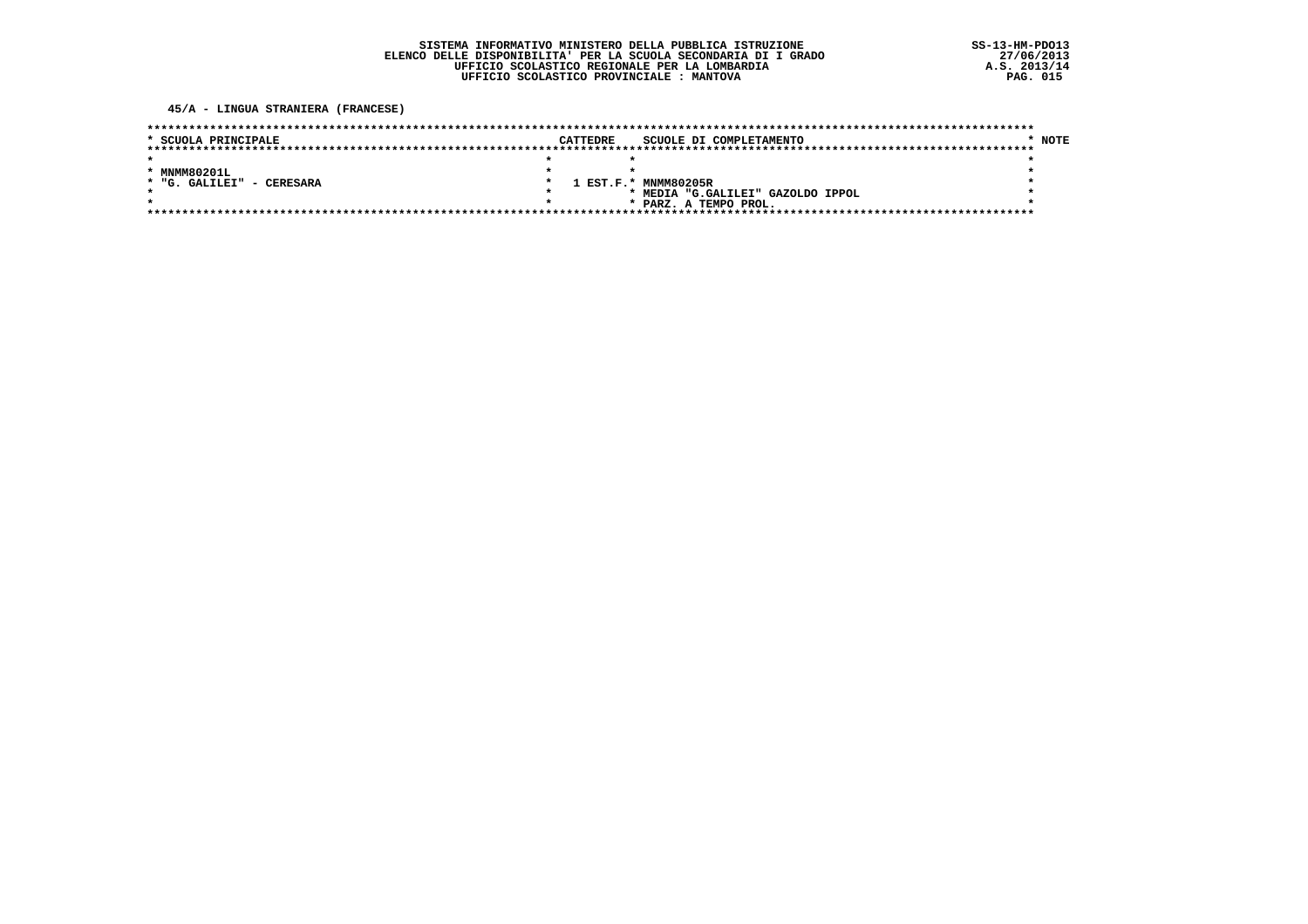### 45/A - LINGUA STRANIERA (FRANCESE)

### TOTAL. A TEMPO PROL.

| * SCUOLA PRINCIPALE               | CATTEDRE | SCUOLE DI COMPLETAMENTO  | * NOTE |
|-----------------------------------|----------|--------------------------|--------|
|                                   |          |                          |        |
|                                   |          |                          |        |
| * MNMM820038                      |          |                          |        |
| * REVERE "D. BARTOLOMEO GRAZIOLI" |          | 1 EST.F.* MNMM820027     |        |
|                                   |          | * SUSTINENTE"L.MARTINI " |        |
|                                   |          | * TOTAL. A TEMPO PROL.   |        |
|                                   |          |                          |        |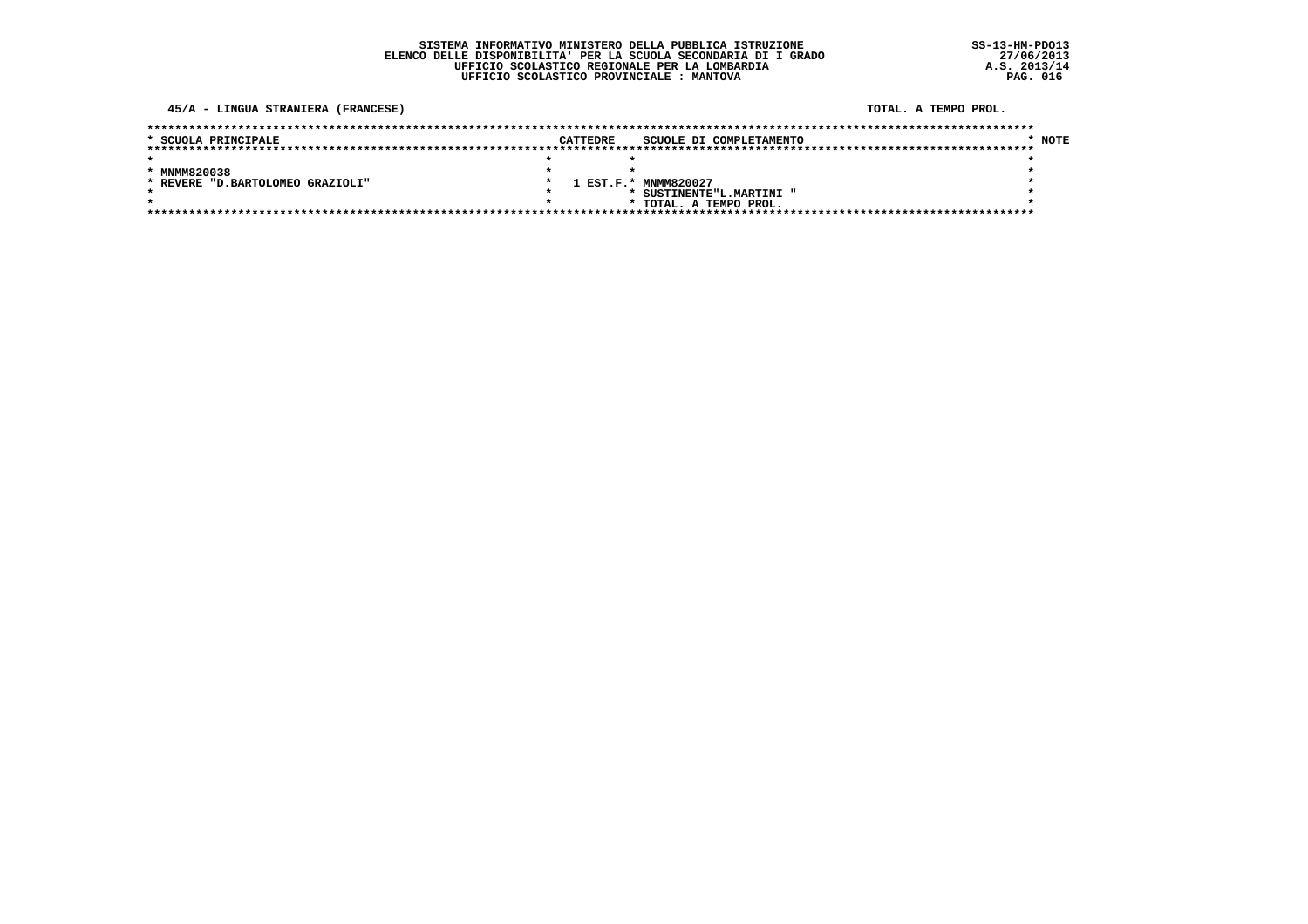$SS-13-HM-PDO13$  $27/06/2013$ <br>A.S.  $2013/14$ <br>PAG. 017

### 45/A - LINGUA STRANIERA (INGLESE)

| * SCUOLA PRINCIPALE   |  | CATTEDRE    | SCUOLE DI COMPLETAMENTO |  |  |  | <b>NOTE</b> |
|-----------------------|--|-------------|-------------------------|--|--|--|-------------|
|                       |  |             |                         |  |  |  |             |
|                       |  |             |                         |  |  |  |             |
| * MNMM83001R          |  |             |                         |  |  |  |             |
| * SCUOLA MEDIA DOSOLO |  | $1$ TNT $*$ |                         |  |  |  |             |
|                       |  |             |                         |  |  |  |             |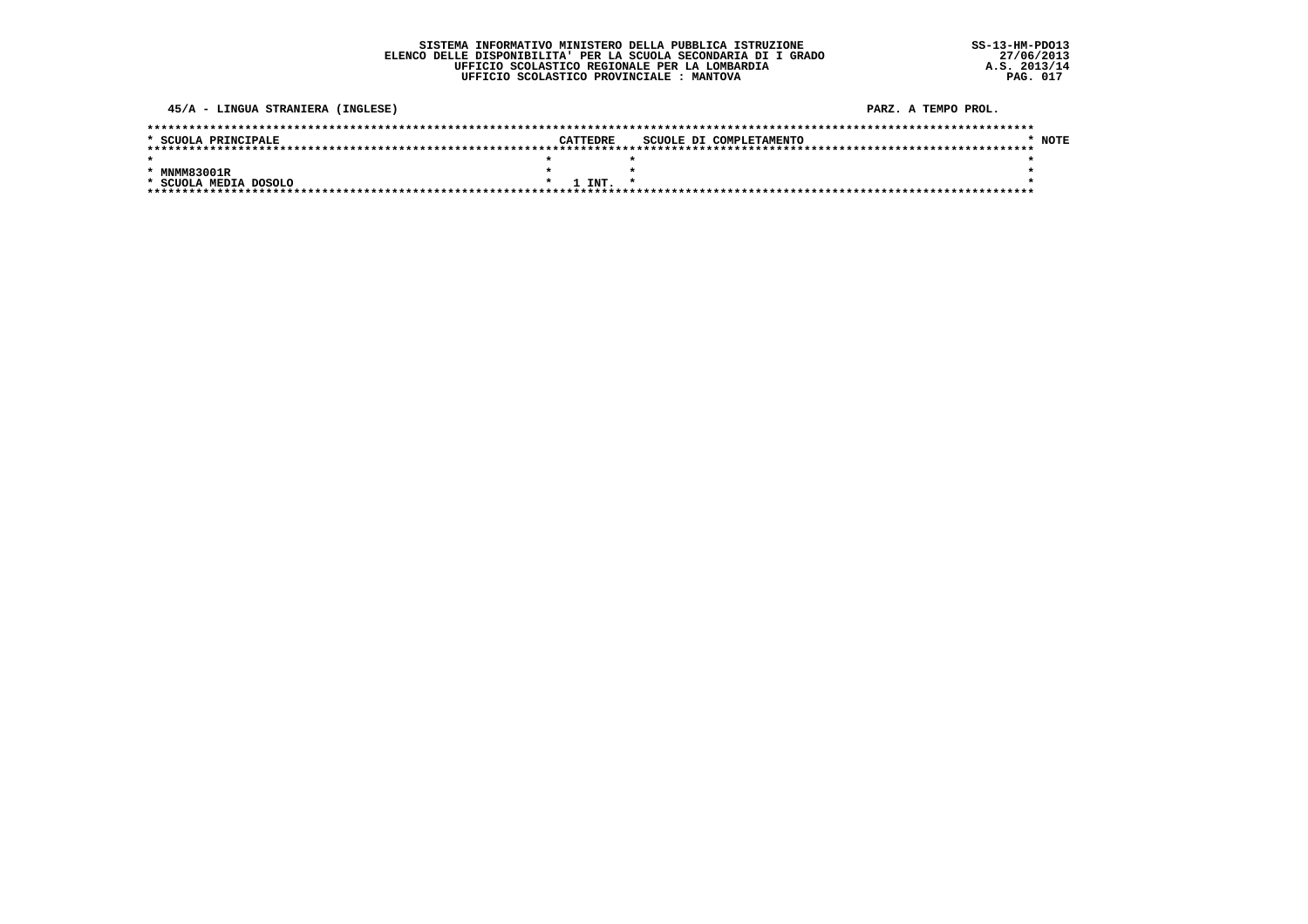45/A - LINGUA STRANIERA (INGLESE)

| * SCUOLA PRINCIPALE               |  | CATTEDRE    | SCUOLE DI COMPLETAMENTO |  |  | <b>NOTE</b> |
|-----------------------------------|--|-------------|-------------------------|--|--|-------------|
|                                   |  |             |                         |  |  |             |
|                                   |  |             |                         |  |  |             |
| * MNMM80102T                      |  |             |                         |  |  |             |
| * ACOUANEGRA S/C"S.S.CANNETO S/O" |  | $1$ TNT $*$ |                         |  |  |             |
|                                   |  |             |                         |  |  |             |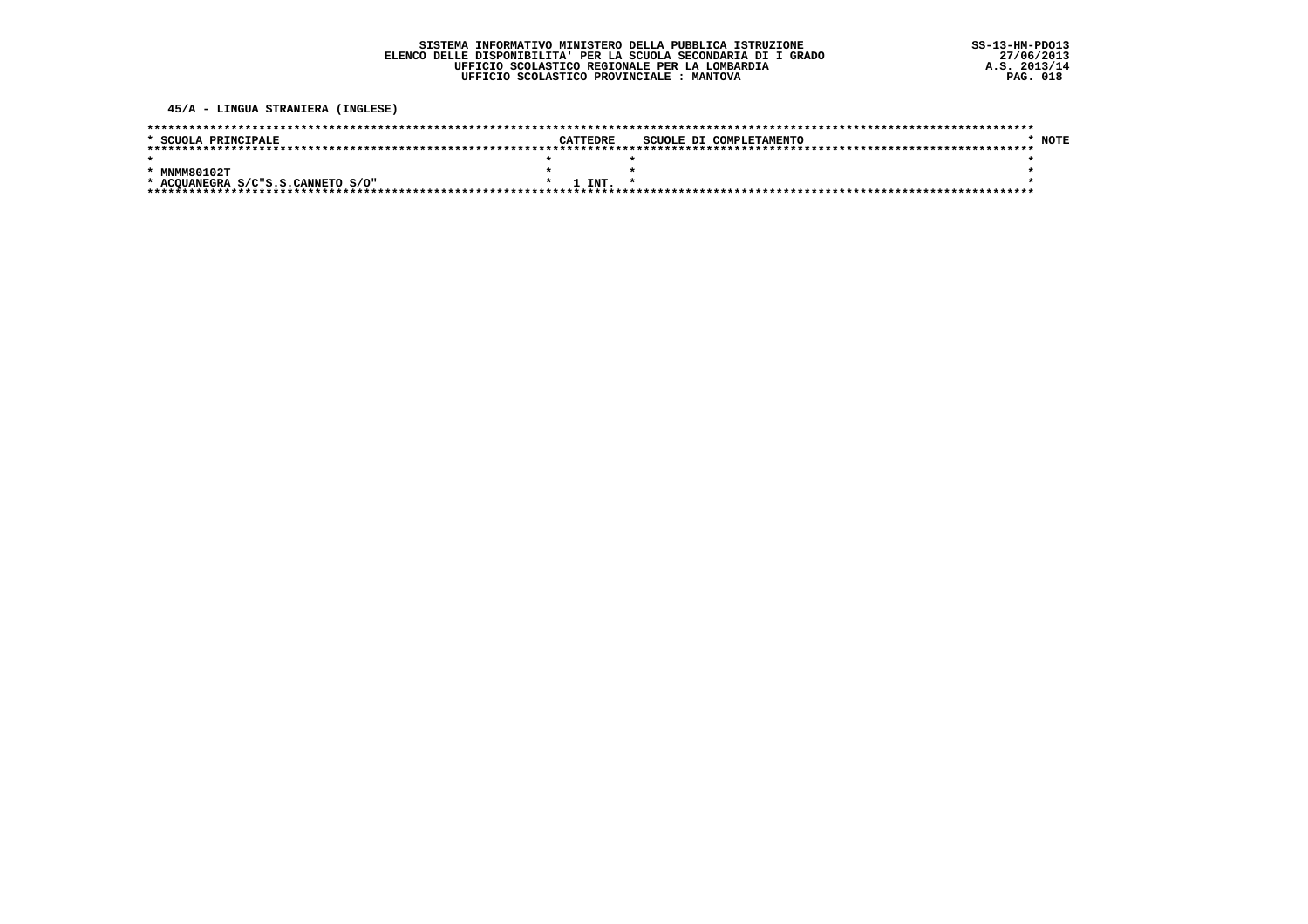45/A - LINGUA STRANIERA (TEDESCO)

| * SCUOLA PRINCIPALE                     | <b>CATTEDRE</b> |                      | SCUOLE DI COMPLETAMENTO | <b>NOTE</b> |
|-----------------------------------------|-----------------|----------------------|-------------------------|-------------|
|                                         |                 |                      |                         |             |
|                                         |                 |                      |                         |             |
| * MNMM80601X                            |                 |                      |                         |             |
| . GUIDIZZOLO "FORTUNATI"<br>$*$ SECOND. |                 | 1 EST.F.* MNMM806021 |                         |             |
|                                         |                 | SECONDARIA CAVRIANA  |                         |             |
|                                         |                 |                      |                         |             |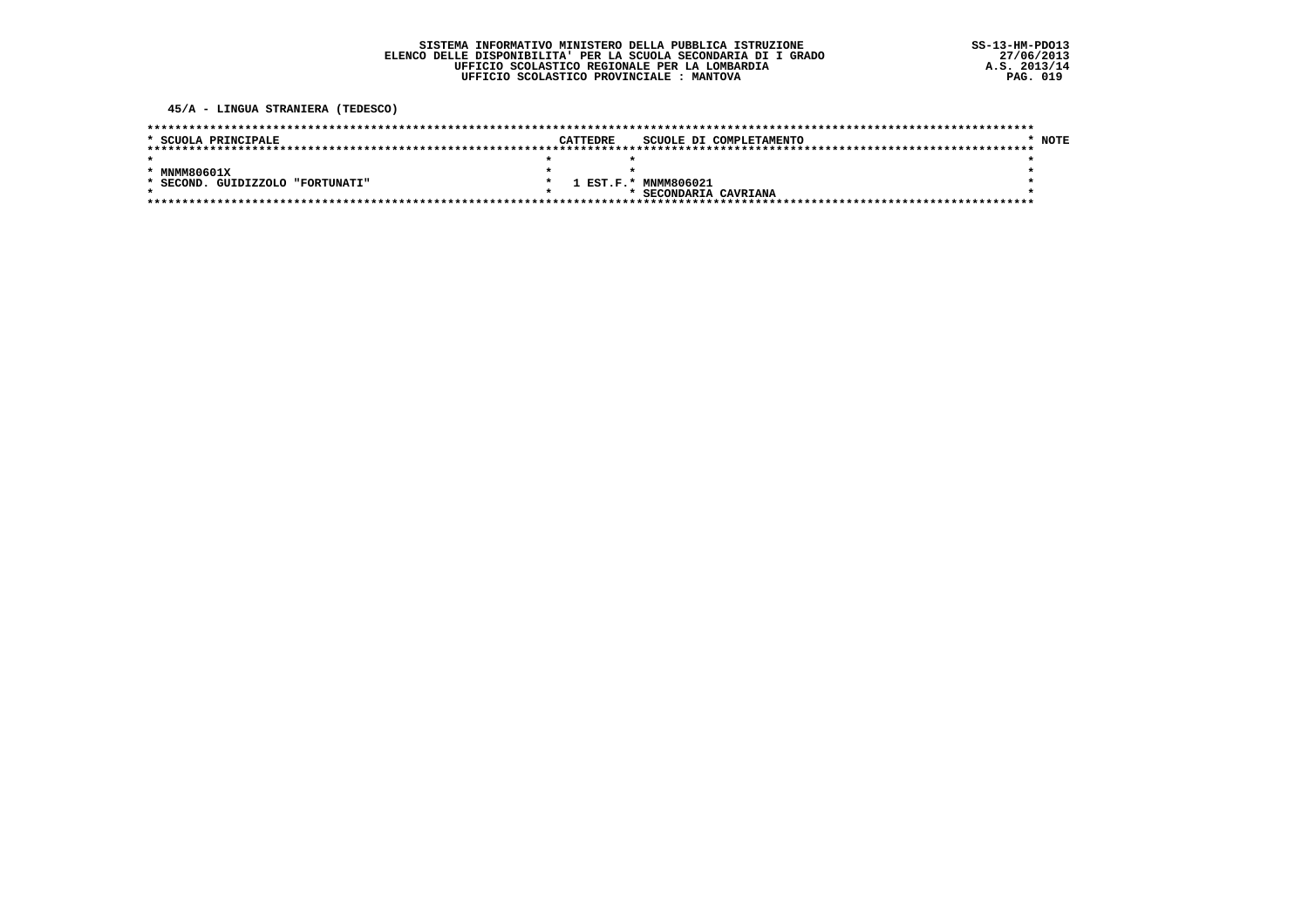77/A - CHITARRA

| * SCUOLA PRINCIPALE      |  | CATTEDRE |  |  | SCUOLE DI COMPLETAMENTO |  | <b>NOTE</b> |  |
|--------------------------|--|----------|--|--|-------------------------|--|-------------|--|
|                          |  |          |  |  |                         |  |             |  |
|                          |  |          |  |  |                         |  |             |  |
| * MNMM82801R             |  |          |  |  |                         |  |             |  |
| * SCUOLA MEDIA "ALBERTI" |  | 1 INT.   |  |  |                         |  |             |  |
|                          |  |          |  |  |                         |  |             |  |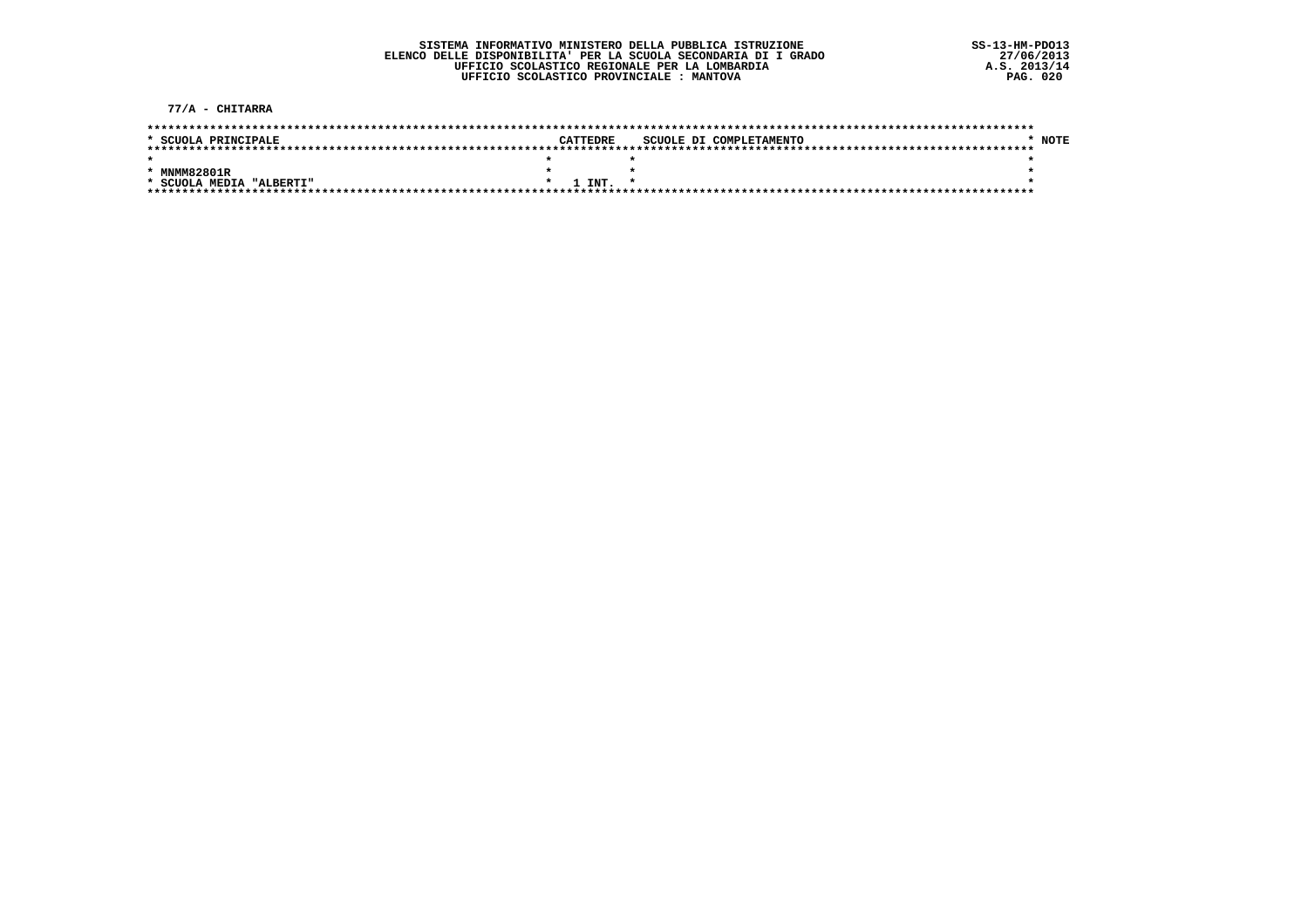### 33/A - EDUCAZIONE TECNICA NELLA SCUOLA MEDIA

| ADULTA /<br><b>SCUOLE CARCERARIE</b><br>* ISTRUZ. E FORMAZ. ETA | POSTI |  | * NOTE |
|-----------------------------------------------------------------|-------|--|--------|
|                                                                 |       |  |        |
|                                                                 |       |  |        |
| * MNCT70000R                                                    |       |  |        |
| * EDA MANTOVA                                                   |       |  |        |
|                                                                 |       |  |        |
| * MNCT704004                                                    |       |  |        |
| * EDA QUISTELLO                                                 |       |  |        |
| *******************************                                 |       |  |        |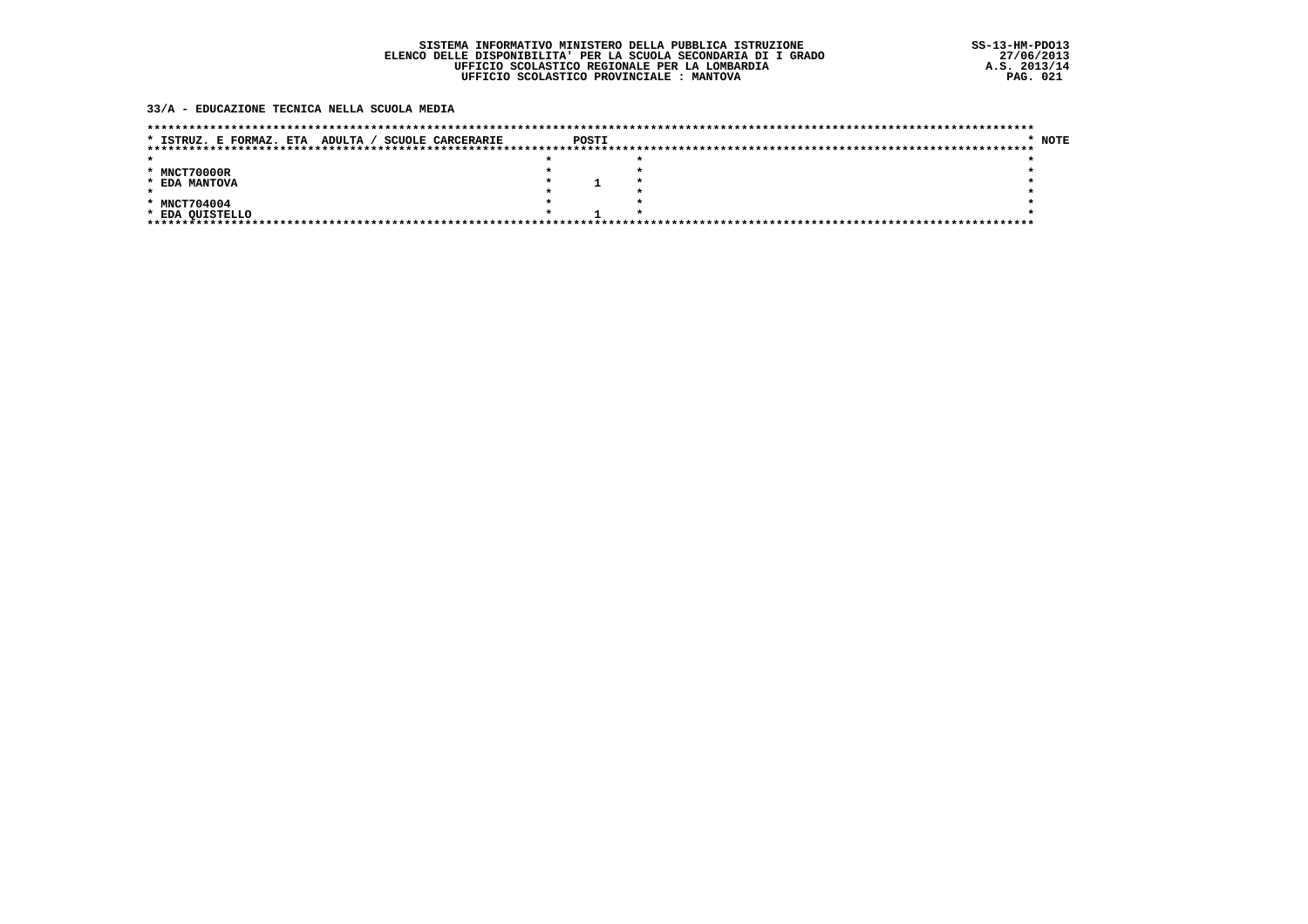### 43/A - ITALIANO STORIA ED EDUCAZIONE CIVICA, GEOGRAFIA NELLA SCUOLA MEDIA

| ADULTA /<br><b>SCUOLE CARCERARIE</b><br>* ISTRUZ. E FORMAZ. ETA | POSTI |  | * NOTE |
|-----------------------------------------------------------------|-------|--|--------|
|                                                                 |       |  |        |
|                                                                 |       |  |        |
| * MNCT70200C                                                    |       |  |        |
| * EDA VIADANA                                                   |       |  |        |
|                                                                 |       |  |        |
| * MNCT703008                                                    |       |  |        |
| * EDA CASTELGOFFREDO                                            |       |  |        |
|                                                                 |       |  |        |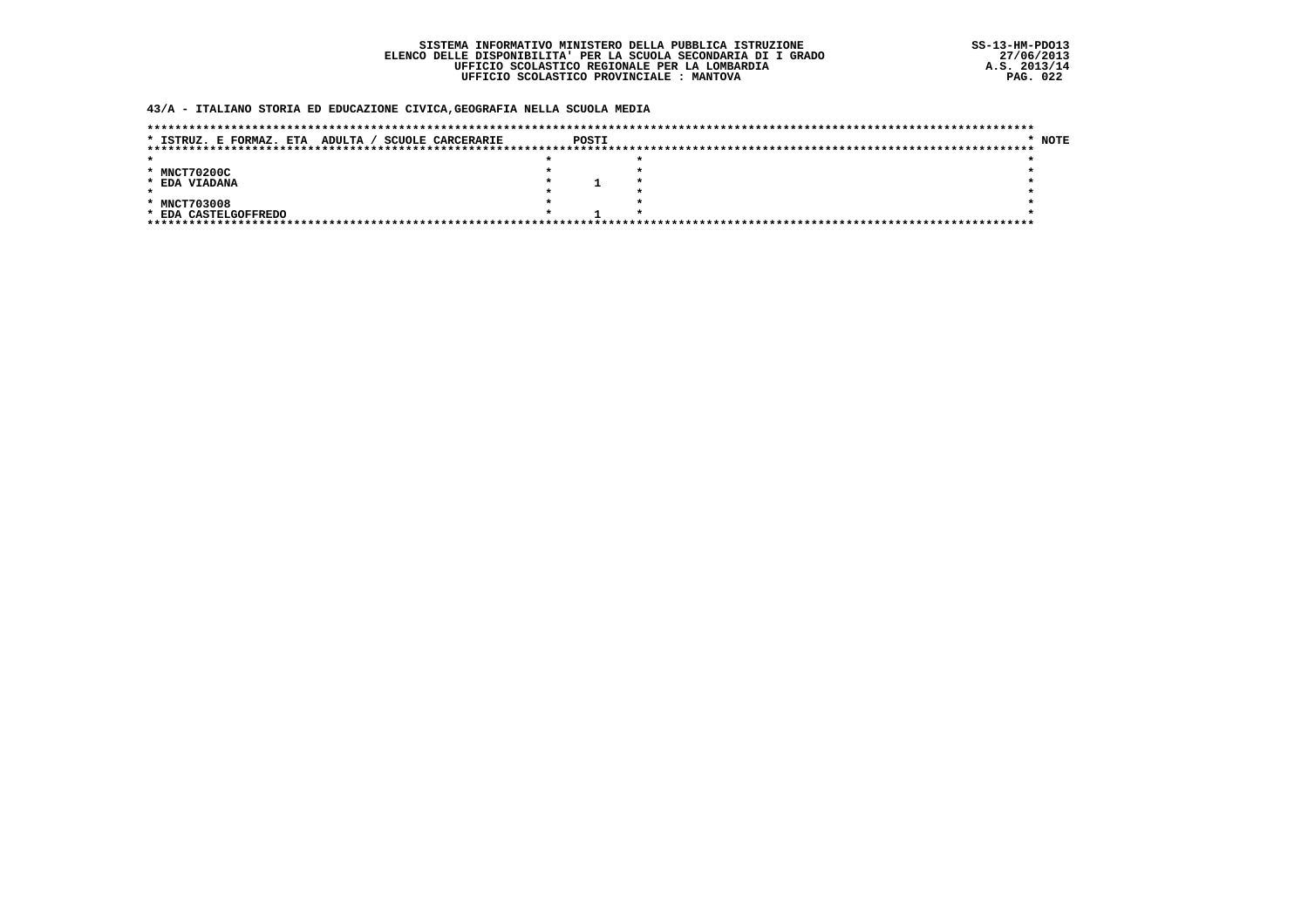45/A - LINGUA STRANIERA (INGLESE)

| * ISTRUZ. E FORMAZ. ETA ADULTA / SCUOLE CARCERARIE | POSTI |  | * NOTE |
|----------------------------------------------------|-------|--|--------|
|                                                    |       |  |        |
|                                                    |       |  |        |
| * MNCT70000R                                       |       |  |        |
| * EDA MANTOVA                                      |       |  |        |
|                                                    |       |  |        |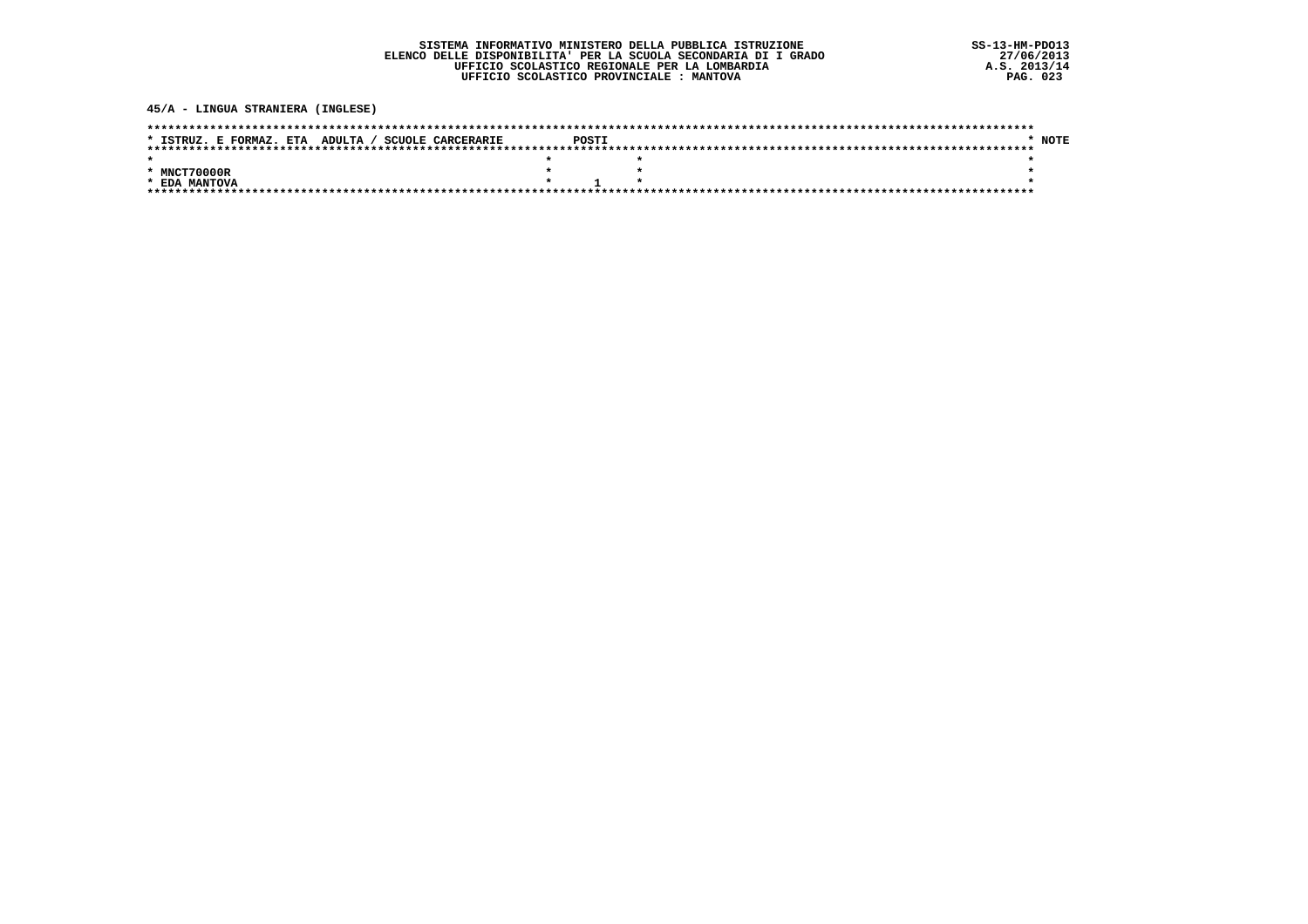#### POSTI SOSTEGNO MINORATI PSICOFISICI

| * SCUOLA PRINCIPALE           | DISP.  | SCUOLE DI COMPLETAMENTO | <b>NOTE</b> |
|-------------------------------|--------|-------------------------|-------------|
|                               |        |                         |             |
|                               |        |                         |             |
| * MNMM82201T                  |        |                         |             |
| * SERMIDE "VIRGILIO"          | 1 INT. |                         |             |
|                               |        |                         |             |
| * MNMM83002T                  |        |                         |             |
| * SCUOLA MEDIA SAN MATTEO D/C | 1 INT. |                         |             |
|                               |        |                         |             |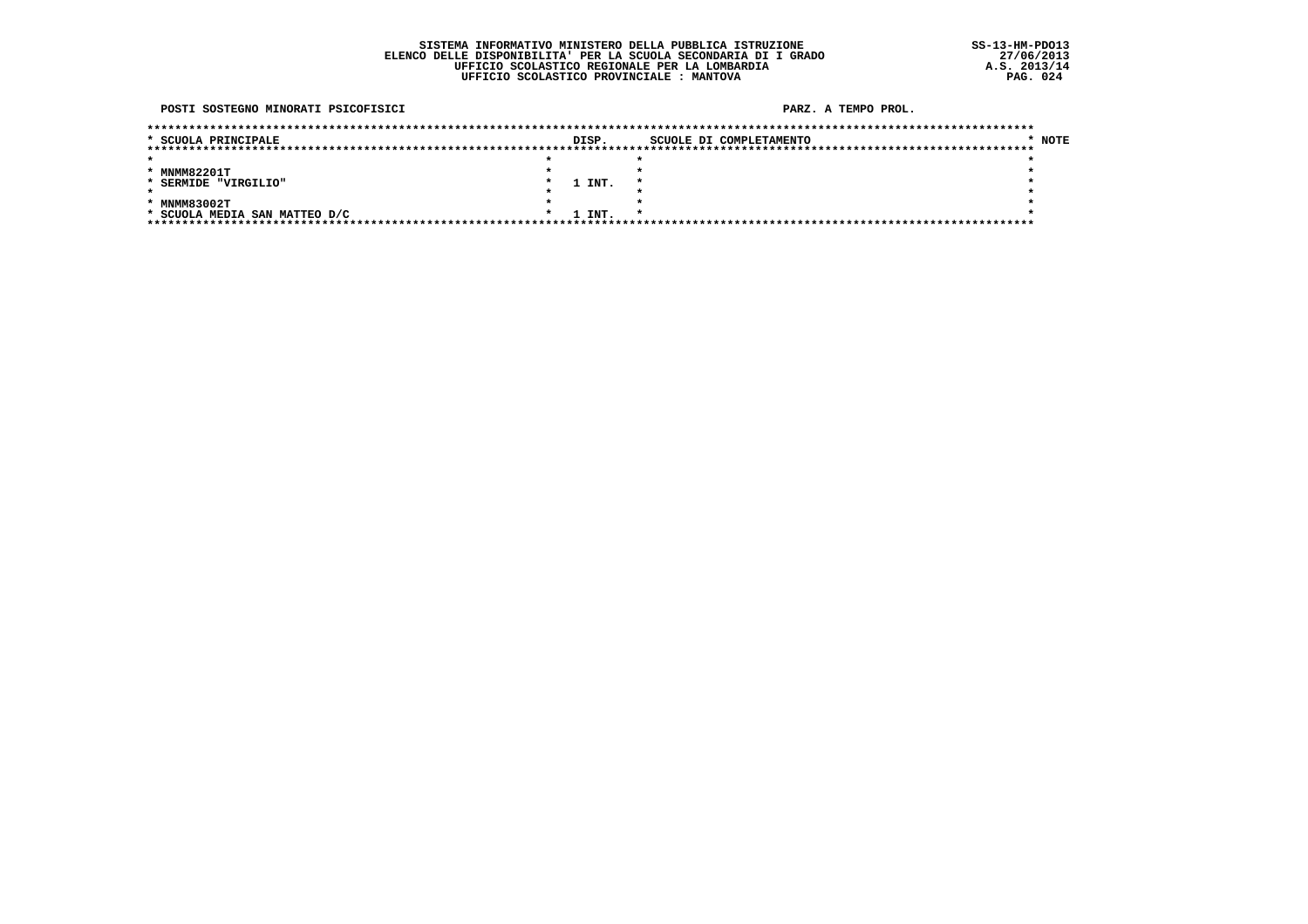POSTI SOSTEGNO MINORATI PSICOFISICI

| * SCUOLA PRINCIPALE          |  | DISP.  |  | SCUOLE DI COMPLETAMENTO | <b>NOTE</b> |
|------------------------------|--|--------|--|-------------------------|-------------|
|                              |  |        |  |                         |             |
|                              |  |        |  |                         |             |
|                              |  |        |  |                         |             |
| * MNMM82301N                 |  |        |  |                         |             |
|                              |  |        |  |                         |             |
| * BOZZOLO "SCIPIONE GONZAGA" |  | 1 INT. |  |                         |             |
|                              |  |        |  |                         |             |